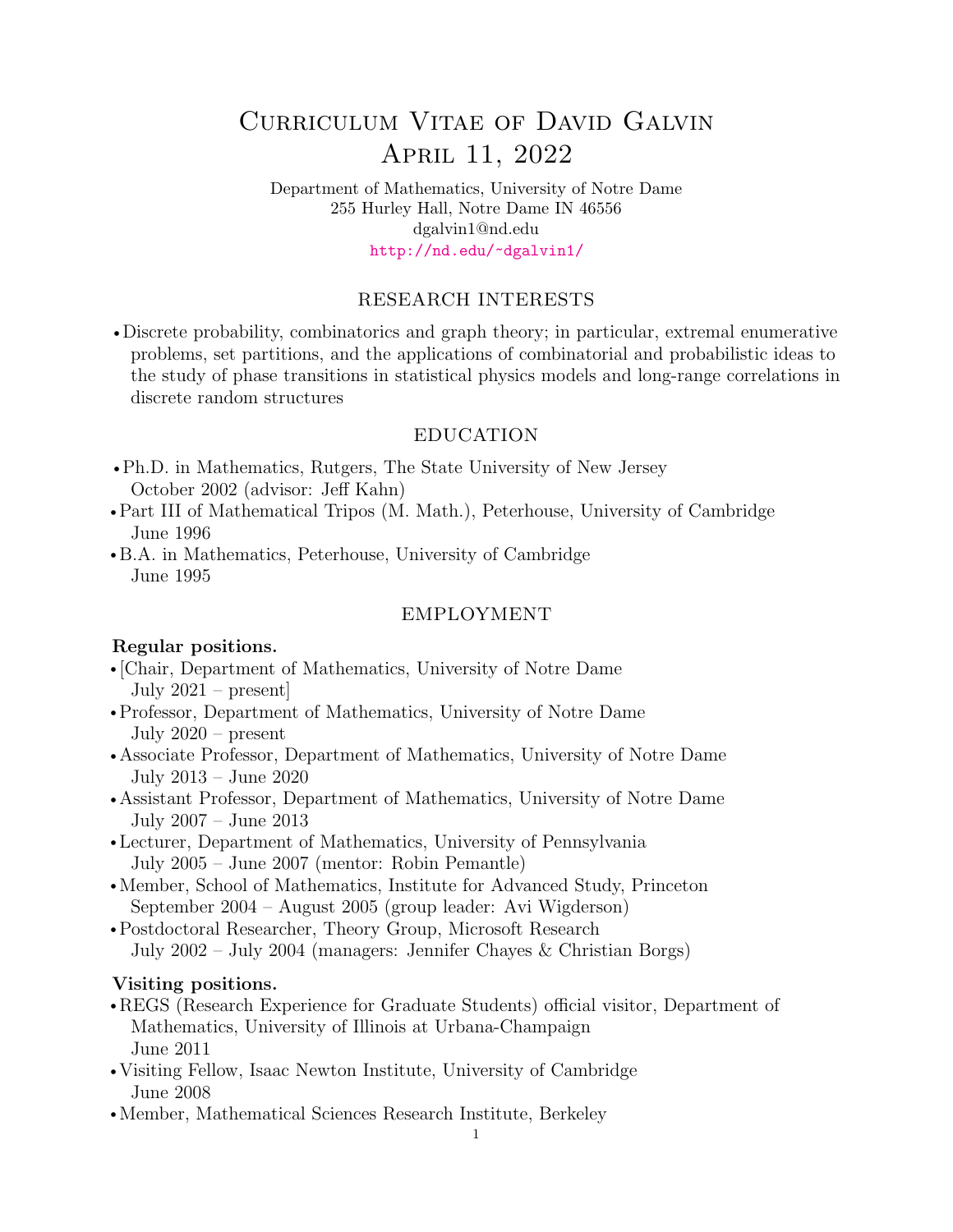January – February 2005

• Auxiliary Faculty, Department of Mathematics, University of Washington August – December 2003

## RESEARCH PAPERS

Numbering. Numbering for all research papers follows that used at [https://www3.nd.](https://www3.nd.edu/~dgalvin1/research.html) [edu/~dgalvin1/research.html](https://www3.nd.edu/~dgalvin1/research.html) where pdf copies may be found. Unless otherwise specified, all articles listed below are posted on the arXiv preprint server at [http://arxiv.org:](http://arxiv.org:443/find/math/1/au:+Galvin_D/0/1/0/all/0/1) [443/find/math/1/au:+Galvin\\_D/0/1/0/all/0/1](http://arxiv.org:443/find/math/1/au:+Galvin_D/0/1/0/all/0/1)

## Legend.

- $(*)$  undergraduate at time of work
- $(+)$  graduate student
- (@) postdoctoral researcher

# Papers submitted.

[45] Generalized Tuza's conjecture for random hypergraphs (with A. Basit), arXiv:2204.04568 (2022)

## Refereed papers.

2022

- [44] Enumerating Threshold Graphs and Some Related Graph Classes (with G. Wesley(\*) and B. Zacovic<sup>(\*)</sup>), *J. Integer Sequences* 25 (2022), Article 22.2.7
- [43] Independent set and matching permutations (with T. Ball $(+)$ , C. Hyry $(*)$ ) and K. Weingartner(\*)), *J. Graph Theory* **99** (2022), 40–57

2021

[42] On the independent set sequence of a tree (with A. Basit( $\mathcal{Q}$ )),

Electron. J. Combin. 28 (2021), article  $\#P3.23$ 

# 2020

- [41] Cutting lemma and Zarankiewicz's problem in distal structures (with A. Chernikov & S. Starchenko), Selecta Math. (N.S.) 26 (2020), article  $\#25$
- [40] Total non-negativity of some combinatorial matrices (with A. Pacurar(+)),

*J. Combin. Theory Ser. A* 172 (2020), article  $\#105179$ 

2019

- [39] Phase Coexistence for the Hard-Core Model on  $\mathbb{Z}^2$  (with A. Blanca( $\mathbb{Q}$ ), Y. Chen(\*), D. Randall & P. Tetali), Combin. Probab. Comput. 28 (2019), 1–22
- [38] The game of plates and olives (with T. Carroll), Electron. J. Combin. 26 (2019), P1.18
- [37] Restricted Stirling and Lah number matrices and their inverses (with J. Engbers & C. Smyth), J. Combin. Theory Ser. A 161 (2019), 271–298

[35] The independent set sequence of some families of trees (with J. Hilyard $(+)$ ), Australas. J. Combin. 70 (2018), 236–252

2017

[34] Extremal H-colorings of trees and 2-connected graphs (with J. Engbers), J. Combin. Theory Ser. B 122 (2017), 800–814

<sup>2018</sup>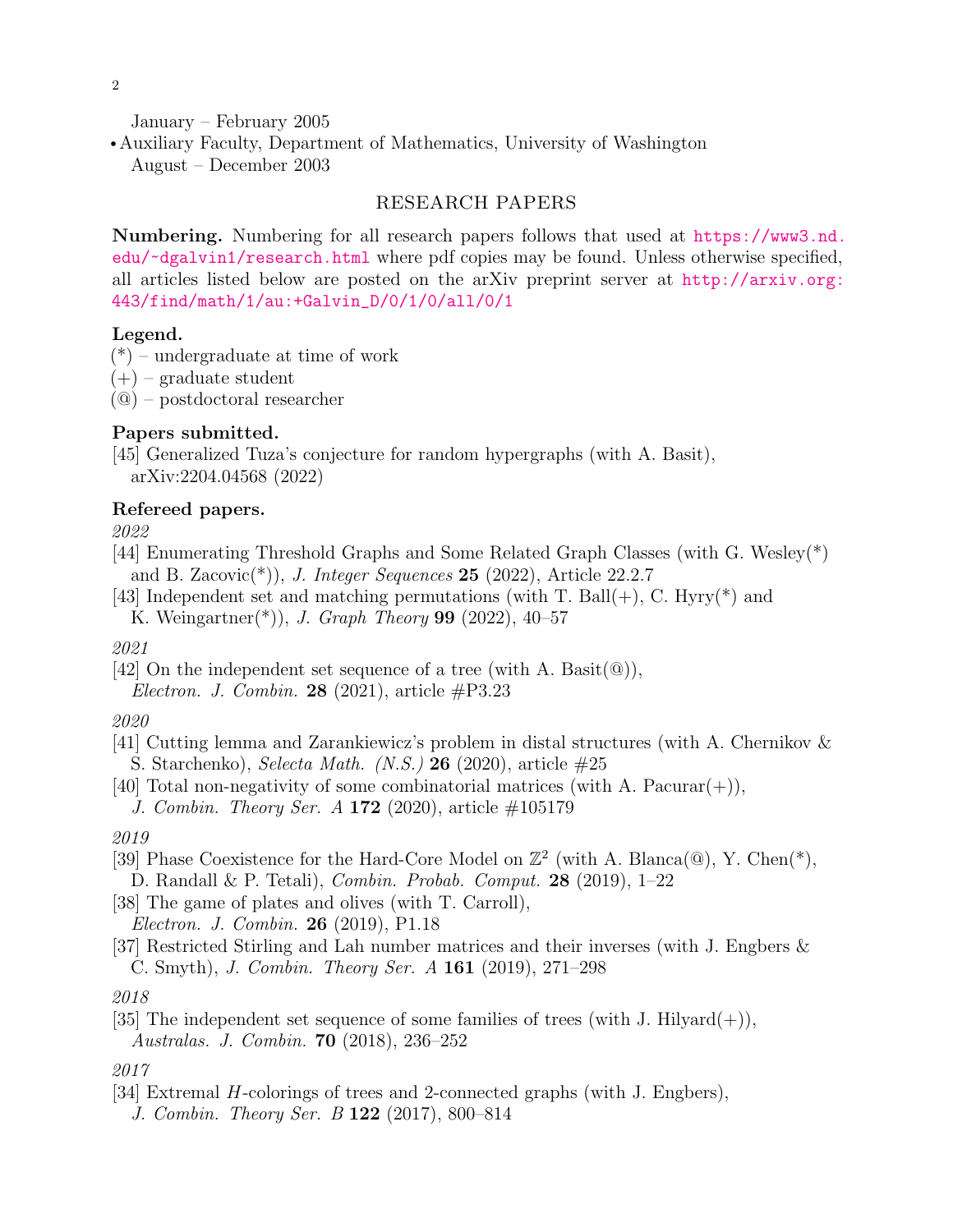#### 2016

- [32] On the independence ratio of distance graphs (with J. Carraher(+), S. Hartke, J. Radcliffe & D. Stolee(+)), Discrete Math. 339 (2016), 3058–3072
- [31] Asymptotic normality of some graph sequences, Graphs Combin. 32 (2016), 639–647

## 2015

- [30] Phase coexistence and torpid mixing in the 3-coloring model on  $\mathbb{Z}^d$  (with J. Kahn, D. Randall & G. Sorkin), SIAM J. Discrete Math. 29 (2015), 1223–1244
- [29] Counting colorings of a regular graph, Graphs Combin. 31 (2015), 629–638
- [28] Combinatorially interpreting generalized Stirling numbers (with J. Engbers $(+)$  & J. Hilyard $(+)$ ), *European J. Combin.* 43 (2015), 32–54

#### 2014

[26] Counting independent sets of a fixed size in graphs with a given minimum degree (with J. Engbers $(+)$ ), *J. Graph Theory* **76** (2014), 149–168

## 2013

- [25] Phase Coexistence and Slow Mixing for the Hard-Core Model on  $\mathbb{Z}^2$  (with A. Blanca(+), D. Randall & P. Tetali), Lecture Notes in Comput. Sci. 8096 (Proc. APPROX/RANDOM 2013) (2013), 379–394
- [24] Stirling numbers of forests and cycles (with D. T. Thanh(\*)), Electron. J. Combin. 20 (2013), #P73
- [23] Maximizing H-colorings of a regular graph, J. Graph Theory 73 (2013), 66–84

#### 2012

- [22] H-coloring tori (with J. Engbers $(+)$ ), J. Combin. Theory Ser. B 102 (2012), 1110–1133
- [21] The independent set sequence of regular bipartite graphs, Discrete Math. 312 (2012), 2881–2892
- [20] *H*-colouring bipartite graphs (with J. Engbers $(+)$ ), J. Combin. Theory Ser. B 102 (2012), 726–742
- [19] Reverse Mathematics and infinite traceable graphs (with P. Cholak & R. Solomon), Math. Log. Q. 58 (2012), 18–28

## 2011

- [18] Two problems on independent sets in graphs, Discrete Math. 311 (2011), 2105–2112
- [17] The multi-state hard core model on a regular tree (with F. Martinelli, K. Ramanan & P. Tetali), SIAM J. Discrete Math. 25 (2011), 894–916
- [16] The number of independent sets in a graph with small maximum degree (with Y. Zhao(\*)), Graphs Combin. 27 (2011), 177–186
- [15] A threshold phenomenon for random independent sets in the discrete hypercube, Combin. Probab. Comput. 20 (2011), 27–51

#### 2002 – 2010

[14] An upper bound for the number of independent sets in regular graphs, Discrete Math. 309 (2009), 6635–6640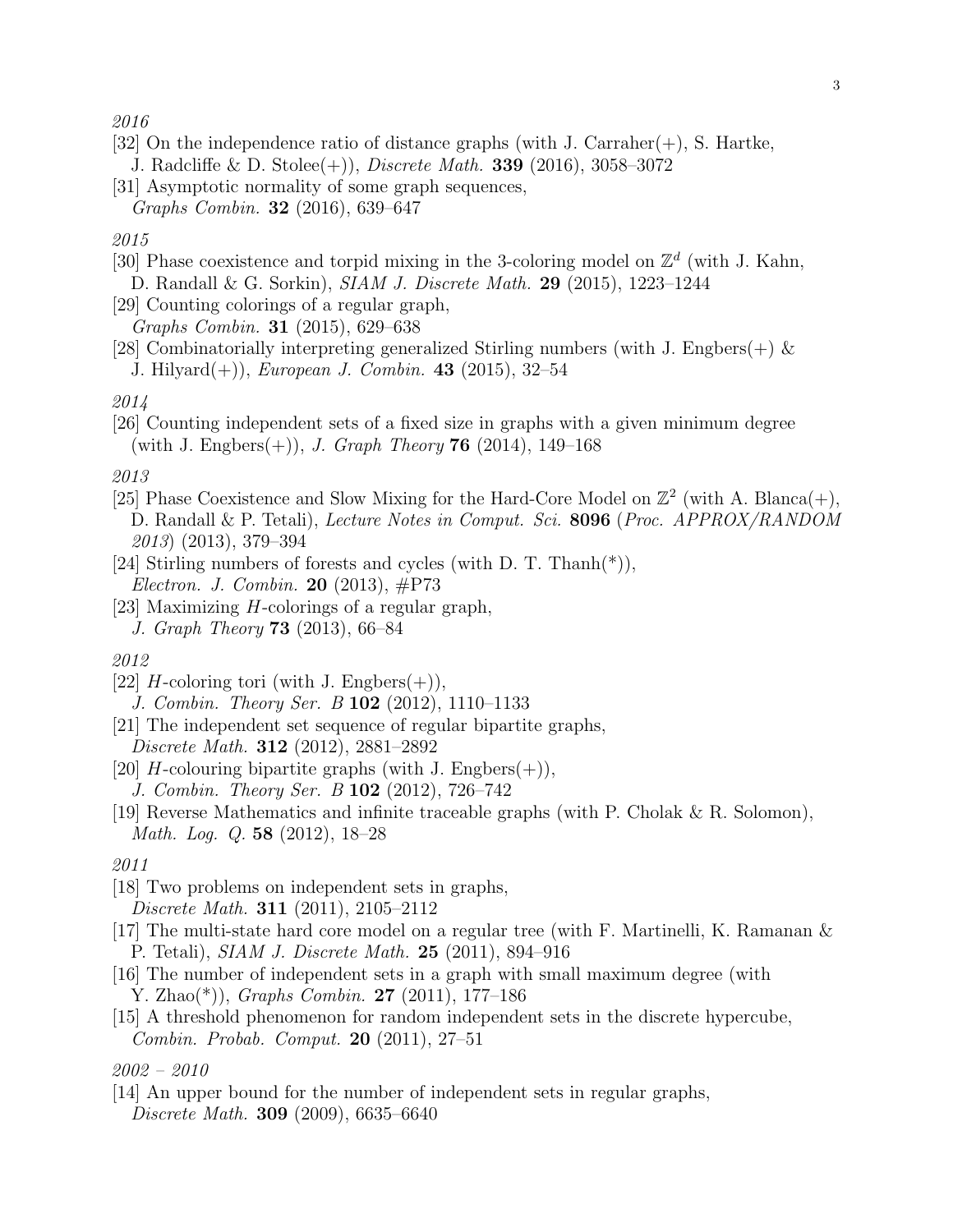- [13] Matchings and Independent Sets of a Fixed Size in Regular Graphs (with T. Carroll $(+)$  & P. Tetali), J. Combin. Theory Ser. A 116 (2009), 1219–1227
- [12] Sampling independent sets on the discrete torus, Random Structures Algorithms 33 (2008), 356–376
- [11] Sampling 3-colourings of regular bipartite graphs, Electron. J. Probab. 12 (2007), 481–497
- [10] Torpid Mixing of Local Markov Chains on 3-Colorings of the Discrete Torus (with D. Randall), Proc. ACM–SIAM SODA (2007), 376–384
- [9] Bounding the partition function of spin systems, Electron. J. Combin. 13 (2006), #R72
- [8] Slow mixing of Glauber dynamics for the hard-core model on regular bipartite graphs (with P. Tetali), Random Structures Algorithms 28 (2006), 427–443
- [7] Global connectivity from local geometric constraints for sensor networks with various wireless footprints (with R. D'Souza( $@@$ ), C. Moore & D. Randall), *Proc. ACM–IEEE* IPSN (2006), 19–26
- [6] On weighted graph homomorphisms (with P. Tetali), DIMACS Ser. Discrete Math. Theoret. Comput. Sci. 63 (2004) Graphs, Morphisms and Statistical Physics, 97–104
- [5] On phase transition in the hard-core model on  $\mathbb{Z}^d$  (with J. Kahn), Combin. Probab. Comput. 13 (2004), 137–164
- [4] Slow mixing of Glauber dynamics for the hard-core model on the hypercube (with P. Tetali), Proc. ACM–SIAM SODA (2004), 459–460
- [2] On homomorphisms from the Hamming cube to  $\mathbb{Z}$ , Israel J. Math. 138 (2003), 189–213

## Unrefereed papers.

- [36] Independent sets in the discrete hypercube (expository article, arXiv only), arXiv:1901.01991 (2019)
- [33] Guest editors' foreword (with D. Chakrabarty), Theory Comput. 12 (2016), Special issue: APPROX-RANDOM 2014, Article 8
- [27] Three tutorial lectures on entropy and counting (expository article, arXiv only), arXiv:1406.7872 (2014)
- [3] Entropy and graph homomorphisms (extended abstract of presentation), Oberwolfach Rep. 1 (2004), 30–32
- [1] Two problems involving the notion of phase transition (Ph.D. dissertation), ProQuest Dissertations and Theses (2002)

## GRANTS

## Current.

- (Internal) Cluster planning grant from Provost's *Moment to See, Courage to Act* initiative International Community Education Project in Ireland (with Annette Pilkington, Aaron Tyrell and Patrick Heslin) December 2021 – June 2022
- Principal investigator, Simons Foundation Collaboration Grant for Mathematicians Explorations in combinatorial sequences September 2021 – August 2026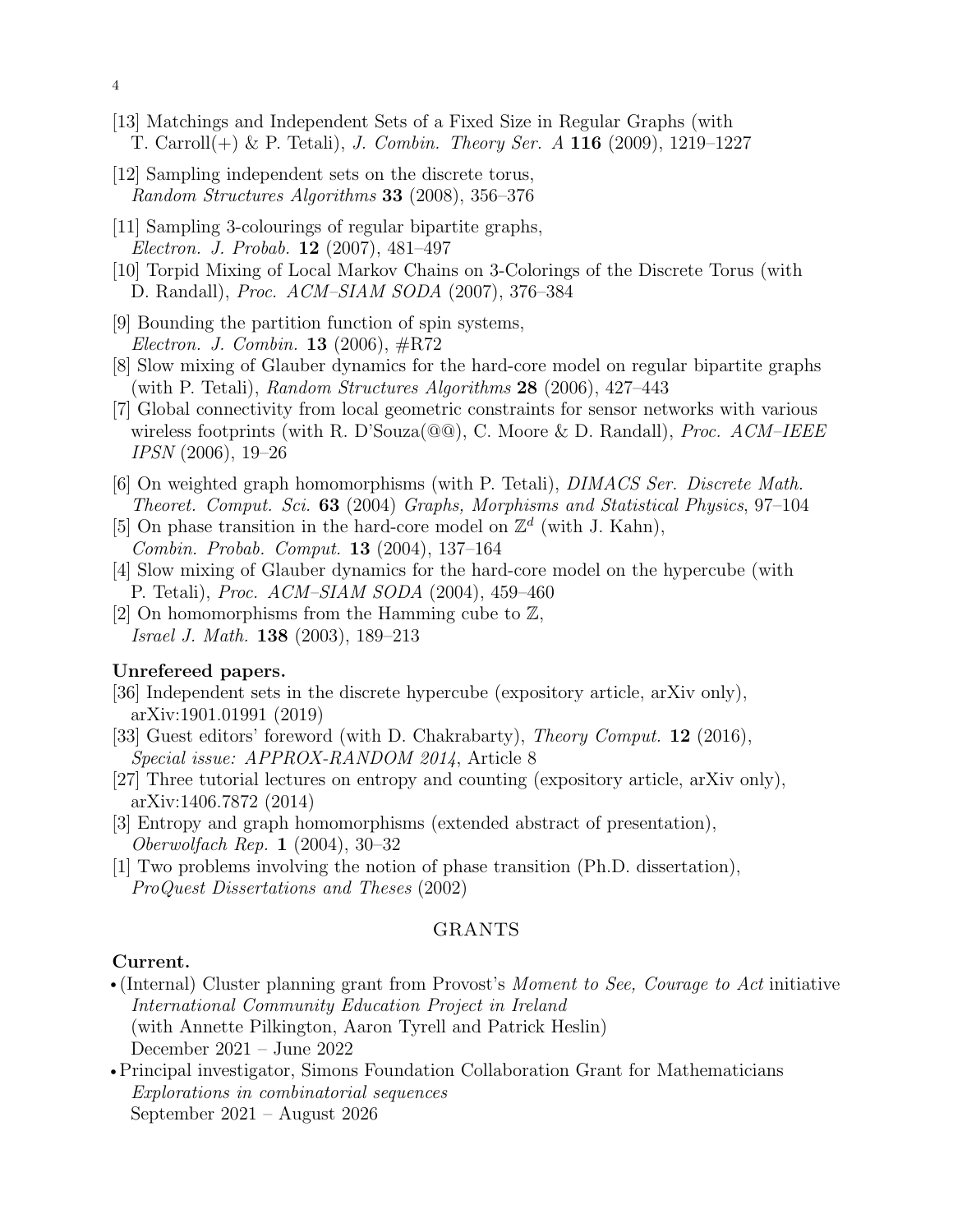- rAmerican Institute of Mathematics Structured Quartet Research Ensemble (SQuaRE) The independence polynomial of hypergraphs January 2021 – present
- Senior Personnel, NSF Focussed research grant Collaborative Research: Computability-Theoretic Aspects of Combinatorics July 2019 – June 2022

# Previous.

- Principal investigator, Simons Foundation Collaboration Grant for Mathematicians Exploring H-colorings of graphs September 2015 – August 2020
- rCo-Principal investigator, NSF Conferences and Workshops in the Mathematical Sciences 6th Lake Michigan Workshop on Combinatorics and Graph Theory March 2019 – March 2020
- rCo-Principal investigator, NSF Conferences and Workshops in the Mathematical Sciences 5th Lake Michigan Workshop on Combinatorics and Graph Theory January 2018 – December 2018
- rCo-Principal investigator, IMA Participating Institution Conferences 5th Lake Michigan Workshop on Combinatorics and Graph Theory April 2018
- Co-Principal investigator, NSF Conferences and Workshops in the Mathematical Sciences Lake Michigan Workshops on Combinatorics and Graph Theory January 2017 – December 2018 (Collaborative grant with Western Michigan University; initially only 2017 workshop at Western Michigan was funded)
- rCo-Principal investigator, NSF Conferences and Workshops in the Mathematical Sciences 3rd–5th Lake Michigan Workshop on Combinatorics and Graph Theory January 2016 – December 2018 (Collaborative grant with Western Michigan University and Purdue University; initially only 2016 workshop at Purdue was funded)
- rCo-Principal investigator, NSF Conferences and Workshops in the Mathematical Sciences 2nd Lake Michigan Workshop on Combinatorics and Graph Theory February 2015 – February 2016
- Principal investigator, NSA Mathematical Sciences Program (Young Investigators Grant), Structural and enumerative aspects of graph homomorphisms May 2013 – May 2015
- Principal investigator, Simons Foundation Collaboration Grant for Mathematicians Structural and enumerative aspects of graph homomorphisms September 2012 – August 2013 (five year grant terminated after one year due to receipt of NSA grant)
- Principal investigator, NSA Mathematical Sciences Program (Young Investigators Grant) Phase transitions for spin models on percolation clusters March 2010 – March 2012

# HONORS AND AWARDS

• Rev. Edmund P. Joyce C.S.C. Award for Excellence in Undergraduate Teaching, University of Notre Dame, May 2017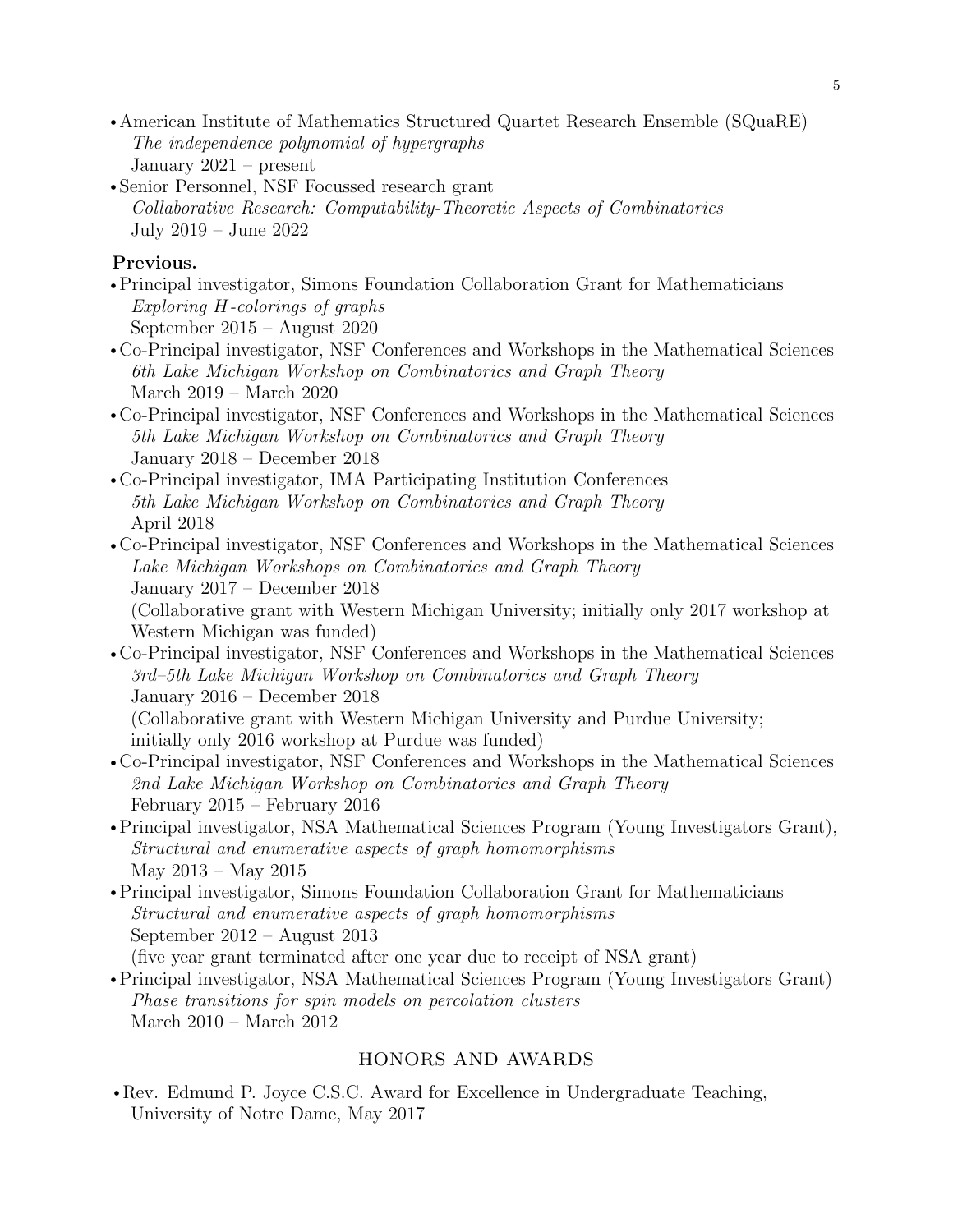- 6
- Father James L. Shilts/Doris and Gene Leonard Teaching Award, College of Science, University of Notre Dame, May 2016
- rGood Teaching Award, Department of Mathematics, University of Pennsylvania, December 2006
- Graduate School Fellowship, Rutgers, The State University of New Jersey, August 2001 – July 2002
- Scholar of Peterhouse, University of Cambridge, September 1993 – June 1995
- Represented Ireland at International Mathematical Olympiad, July 1990

# INVITED RESEARCH PRESENTATIONS SINCE JULY 2007

# Plenary talks.

- r [Graduate Student Combinatorics Conference (GSSS 2023), Washington University in St. Louis, April 2023, TBA]
- •58th Midwest Graph Theory Conference, Grand Valley State University (2 talks) October 6 2017, Equilateral and almost-equilateral sets in  $\mathbb{R}^n$ October 7 2017, Plates, olives, and Morse theory
- 1st Lake Michigan Workshop on Combinatorics and Graph Theory, Western Michigan University (3 talks)
	- March 16 2014, *Entropy* & Counting Part I (tutorial lecture)
	- March 16 2014, *Entropy* & Counting Part II (tutorial lecture)
	- March 16 2014, *Entropy* & Counting Part III (tutorial lecture)

# Colloquia.

- Department of Mathematics and Statistics, University of North Carolina at Greensboro February 2, 2022, Stirling numbers and the normal order problem
- r [Coronacancelled (postponed to TBD) Department of Mathematics, Kalamazoo College April 21, 2020, Title TBD]
- Department of Mathematics, University of South Carolina February 20, 2020, Stirling numbers and the normal order problem
- Department of Mathematics and Statistics, Georgia State University April 19 2019, Plates, olives, and Morse theory
- •Department of Mathematics, University of Nebraska October 20 2017, Plates, olives, and Morse theory
- Department of Mathematics, University of South Carolina March 16 2017, Independent sets in regular graphs (Combinatorics "Super Seminar")
- Department of Mathematics and Statistics, Loyola University October 26 2015, Envy-free division (undergraduate colloquium)
- Department of Mathematics, Iowa State University November 4 2014, Generalized Stirling numbers and the normal ordering problem
- Department of Mathematics and Statistics, University of North Carolina at Greensboro January 11 2013, Taxi walks and the hardcore distribution on  $\mathbb{Z}^2$
- Department of Mathematics, University of Nebraska March 2 2012, Unimodality, log-concavity and asymptotic normality of combinatorial sequences
- Department of Mathematics, Western Michigan University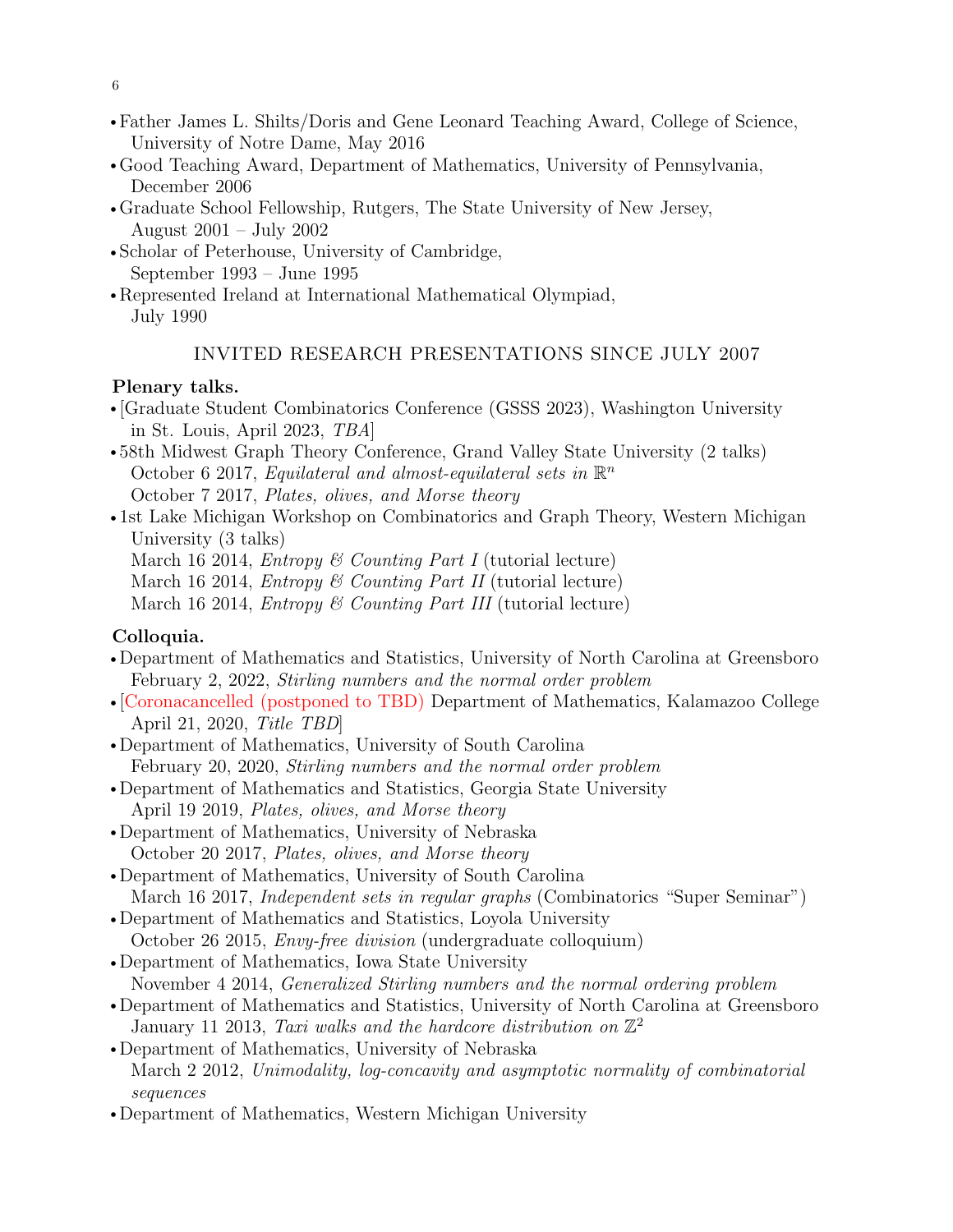April 14 2011, Counting graph homomorphisms: some results and questions • Department of Applied Mathematics, Illinois Institute of Technology

April 11 2011, Hard-constraint spin systems: some results and questions

## Conference presentations.

- •8th Canadian Discrete and Algorithmic Mathematics Conference, held online Minisymposium on Graph Polynomials May 26 2021, The independence polynomial of the random tree
- r [Coronacancelled (postponed to TBD) 16th Annual Conference of the Academy of Discrete Mathematics & Applications, Mangalore, India June 2020, Title TBD]
- AMS–MAA Joint Mathematics Meetings, Denver Special Session on Analytic and Probabilistic Combinatorics January 16 2020, Inverses and reciprocals of thinned exponential series
- AMS Sectional Meeting, University of Florida, Gainesville Special Session on Extremal and Probabilistic Combinatorics November 2 2019, Matching permutations
- AMS Sectional Meeting, University of Wisconsin Madison Special Session on Extremal Graph Theory September 14 2019, Independent set permutations and matching permutations
- •International Conference on Advances in Interdisciplinary Statistics and Combinatorics, University of North Carolina at Greensboro Session on Recent Results in Combinatorics October 6 2018, Total Non-negativity of Some Combinatorial Matrices
- AMS Sectional Meeting, The Ohio State University Special Session on Probabilistic and Extremal Graph Theory March 18 2018, Chordal graphs, Stirling numbers and total non-negativity
- AMS–MAA Joint Mathematics Meetings, San Diego Special Session on Emergent Phenomena in Discrete Models January 12 2018, The non-locality of graph coloring
- AMS Sectional Meeting, University of St. Thomas (Minneapolis) Special Session on Probabilistic and Extremal Combinatorics October 29 2016, Restricted Stirling and Lah numbers, and their inverses
- Banff International Research Station Workshops Workshop in Analytic and Probabilistic Combinatorics October 27 2016, Restricted Stirling and Lah numbers, and their inverses
- AMS Sectional Meeting, North Dakota State University (2 talks) Special Session on Extremal and Probabilistic Combinatorics April 17 2016, Long-range influence in colorings of the cube Special Session on Extremal Graph Theory April 16 2016, Maximizing colorings of a regular graph  $-$  results and questions (40-minute talk)
- AMS Sectional Meeting, University of Memphis Special Session on Probabilistic Combinatorics October 17 2015, Asymptotic normality of restricted Stirling numbers
- AMS Sectional Meeting, University of Nevada, Las Vegas Special Session on Extremal and Structural Graph Theory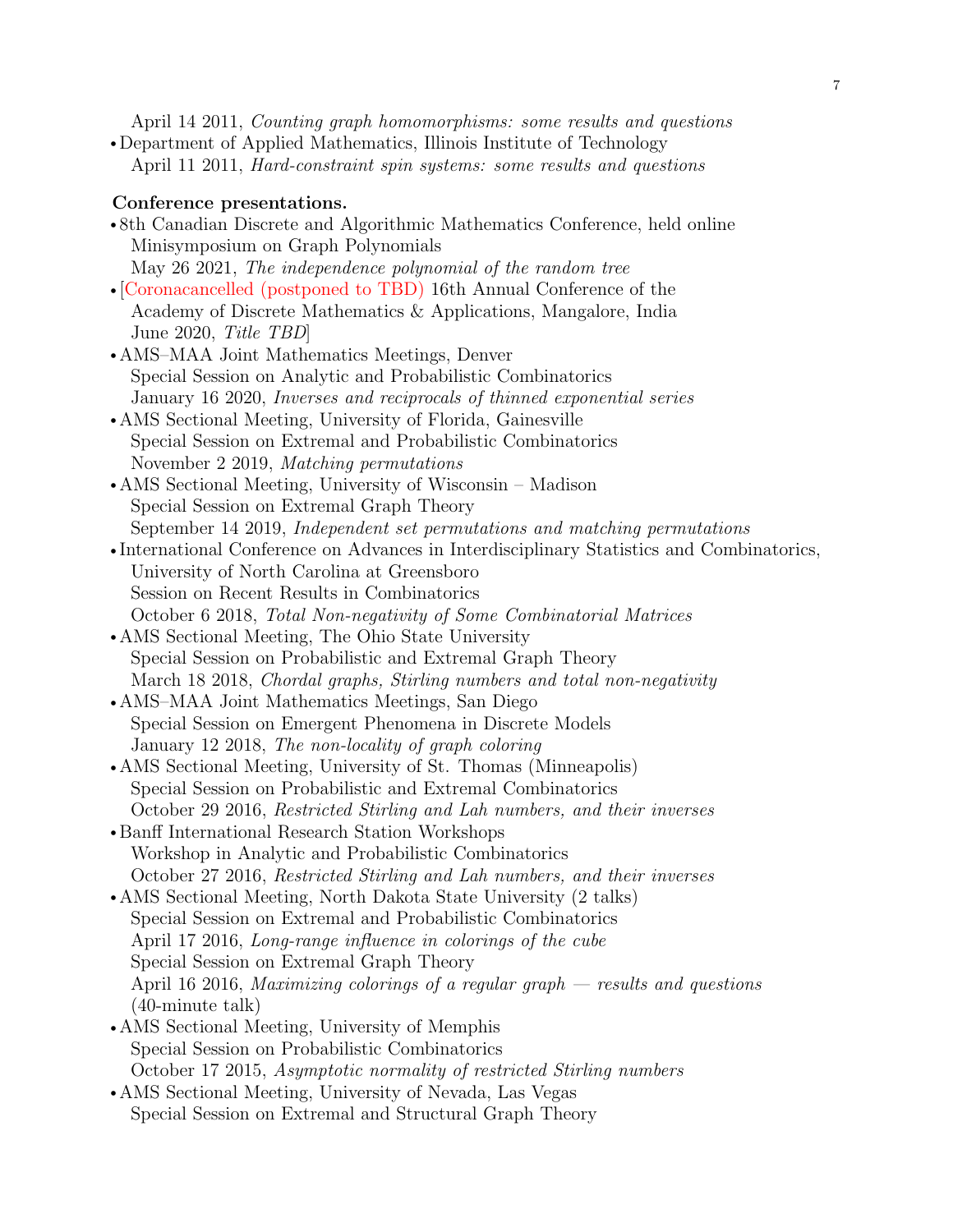8

April 19 2015, The extremal enumerative question for colouring (45 minute talk)

- AMS Sectional Meeting, Michigan State University Special Session on Extremal Graph Theory: Hypergraphs, Directed Graphs, and Other Generalizations
	- March 15 2015, H-colouring trees
- 2013 14 Warwick EPSRC Symposium on Statistical Mechanics, University of Warwick Workshop on Phase transitions in discrete structures and computational problems May 8 2014, Taxi Walks and the Hard Core Model on  $\mathbb{Z}^2$
- AMS Sectional Meeting, University of Louisville Special Session on Extremal Graph Theory October 5 2013, Stirling numbers of graphs, and the normal ordering problem
- •17th International Workshop on Randomization and Computation (RANDOM'2013), University of California – Berkeley August 22 2013, Phase Coexistence and Slow Mixing for the Hard-Core Model on  $\mathbb{Z}^2$
- 4th Canadian Discrete and Algorithmic Mathematics Conference, Memorial University of Newfoundland Minisymposium on Probabilistic Combinatorics June 12 2013, Colouring regular bipartite graphs, cubes and grids
- AMS Sectional Meeting, Iowa State University Special Session on Graphs, Hypergraphs and Counting April 27 2013, Counting colorings of a regular graph
- AMS Sectional Meeting, University of Colorado Boulder Special Session on Extremal Graph Theory April 13 2013, Some extremal questions for independent sets
- EXCILL2: Extremal Combinatorics at Illinois, University of Illinois at Urbana-Champaign March 17 2013, Some extremal questions for coloring
- SIAM Conference on Discrete Mathematics (DM12), Dalhousie University (Halifax, Nova Scotia)
	- Minisymposium on Graph Coloring

June 20 2012, Graph Stirling numbers

- Workshop on Computation and Phase Transitions, Georgia Institute of Technology June 5 2012, Proper q-colourings of the cube
- AMS Sectional Meeting, University of South Florida Special Session on Extremal Combinatorics March 10 2012, The independent set profile in graphs with given minimum degree
- AMS Sectional Meeting, University of Nebraska Special Session on Extremal and Probabilistic Combinatorics October 16 2011, Counting graph homomorphisms
- AMS Sectional Meeting, Wake Forest University Special Session on New Developments in Graph Theory September 25 2011, Graph Stirling numbers
- AMS Sectional Meeting, University of Iowa Special Session on Graph Theory March 18 2011, Unimodality of the independent set sequence of a graph
- AMS Sectional Meeting, Syracuse University Special Session on Analytic Combinatorics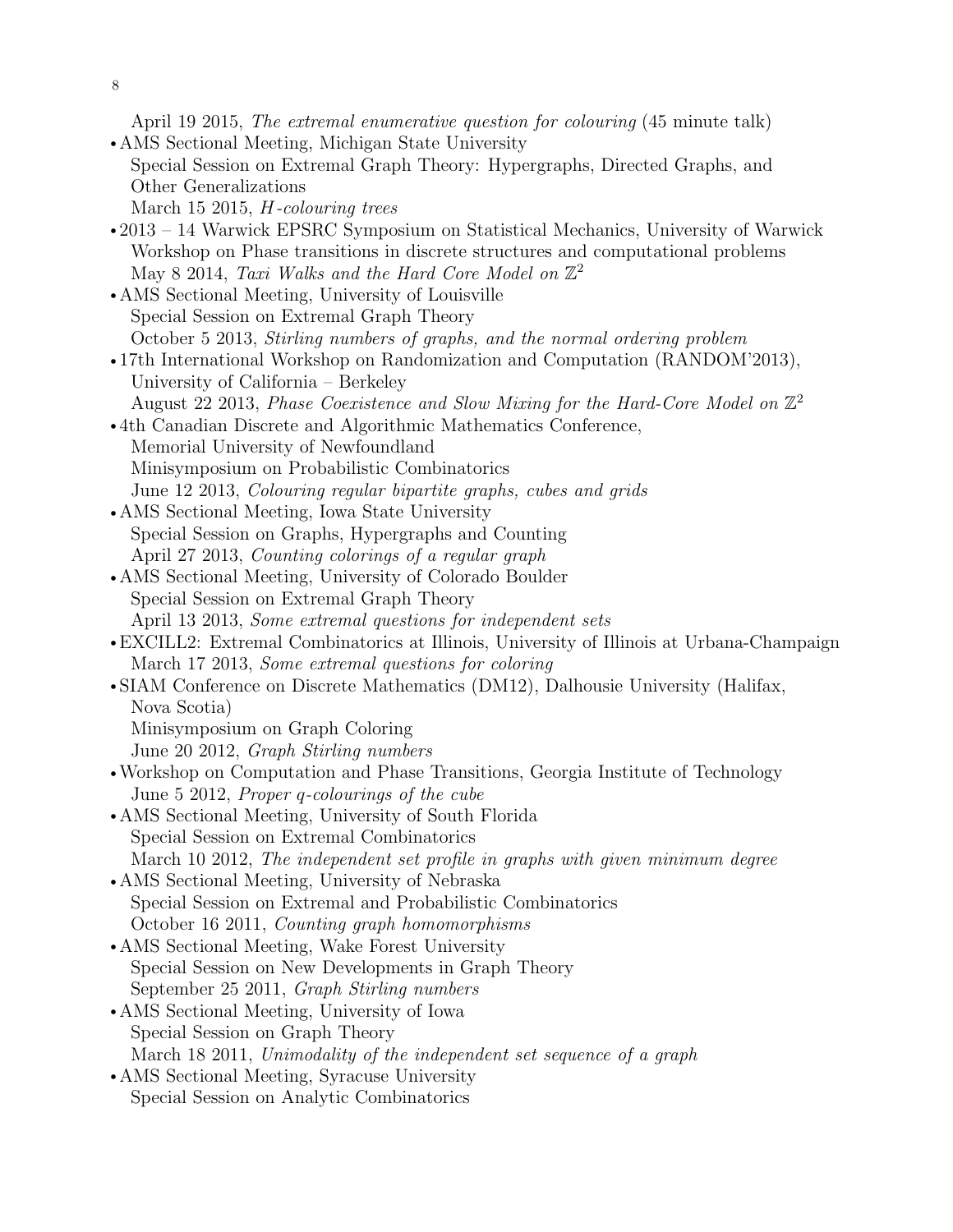October 2 2010, Unimodality (and otherwise) of some graph theoretic sequences

- AMS Sectional Meeting, New Jersey Institute of Technology Special Session on Graph Theory May 23 2010, The typical structure of H-colourings of regular bipartite graphs
- AMS Sectional Meeting, Florida Atlantic University Special Session on Graph Theory October 30 2009, The number of independent sets in graphs with small maximum degree
- DIMACS Workshop on Discrete Mathematics and Statistical Mechanics, Rutgers, The State University of New Jersey December 18 2008, A threshold phenomenon for independent sets in the hypercube
- AMS Sectional Meeting, Indiana University Special Session on Probability and Spatial Systems April 6 2008, Sampling 3-colourings of the discrete torus

## Seminars.

- r [Discrete Mathematics Seminar, University of South Carolina April 15 2022, TBA]
- r [Pi Mu Epsilon (math club) talk, University of South Carolina April 15 2022, TBA]
- Algebra, Number Theory, Combinatorics & Geometry Seminar, University of North Carolina at Greensboro
- October 22 2021, Matching permutations and independent set permutations
- Discrete Mathematics Seminar, Illinois Institute of Technology April 9 2021, Matching permutations and independent set permutations
- Discrete Mathematics Seminar, University of Nebraska Lincoln November 3 2020, The independent set sequence of a tree
- Discrete Mathematics Seminar, University of South Carolina October 2 2020, Matching permutations and independent set permutations
- Discrete Math Seminar, Rutgers, The State University of New Jersey March 9 2020, Matching permutations and independent set permutations
- Discrete Mathematics Seminar, University of South Carolina February 21 2020, Total non-negativity of some combinatorial matrices
- Pi Mu Epsilon (math club) talk, University of South Carolina February 21 2020, The other 4-color conjecture
- Combinatorics Seminar, University of Michigan October 4 2019, Total non-negativity of some combinatorial matrices
- Graph Theory Seminar, Georgia Institute of Technology April 18 2019, Independent set permutations, and matching permutations
- Combinatorics Seminar, Western Michigan University November 8 2018, Total non-negativity of generalized Stirling matrices
- Mathematical Computer Science Seminar, University of Illinois at Chicago October 29 2018, Total non-negativity of generalized Stirling matrices
- Math Club talk, University of Nebraska October 19 2017, Equilateral and almost equilateral sets
- Combinatorics Seminar, University of South Carolina March 17 2017, Taxi walks and the hard-core model on  $\mathbb{Z}^2$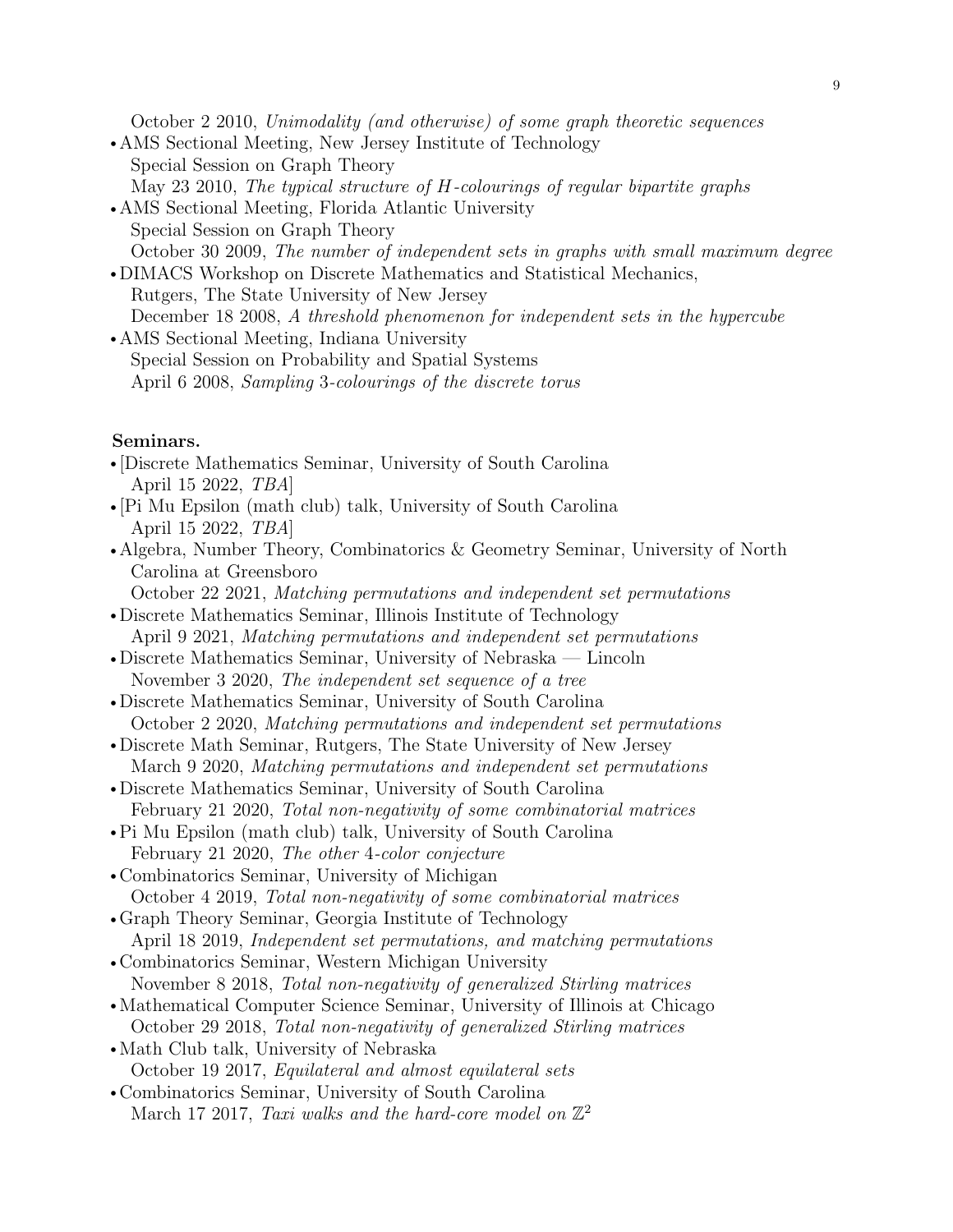- 10
- Combinatorics Seminar, Michigan State University November 22 2016, Restricted Stirling and Lah numbers, and their inverses • Graph Theory Seminar, Western Michigan University November 2 2016, Restricted Stirling and Lah numbers, and their inverses • Graph Theory Seminar, Western Michigan University December 4 2015, The cube-indexed random walk • Mathematics Seminar, Grand Valley State University October 30 2014, 300 years of Stirling numbers • Combinatorics seminar, Michigan State University April 22 2014, Generalized Stirling numbers and the normal ordering problem • Combinatorics and Probability Seminar, The Ohio State University February 13 2014, Entropy and Counting rGraph Theory Seminar, Western Michigan University February 6 2013, Asymptotic normality and graph Stirling numbers • Probability Seminar, Purdue University September 25 2012, Taxi walks and the hardcore distribution on  $\mathbb{Z}^2$ • Analytic Combinatorics Seminar, Purdue University April 6 2012, Graph Stirling Numbers • Graph Theory Seminar, Western Michigan University November 29 2011, An extremal problem for independent sets • Graph Theory & Combinatorics Seminar, University of Illinois at Urbana-Champaign (2 talks) June 29 2011, Entropy and Counting June 27 2011, Unimodality of combinatorial sequences rGraduate Student Seminar, Illinois Institute of Technology April 11 2011, *Brégman's theorem and extensions* • Discrete Mathematics Seminar, University of Delaware March 2 2011, Unimodality (and otherwise) of some graph theoretic sequences • Combinatorics Seminar, Georgia Institute of Technology December 15 2010, Unimodality (and otherwise) of some graph theoretic sequences • Graph Theory & Combinatorics Seminar, University of Illinois at Urbana-Champaign April 27 2010, The typical appearance of colourings of regular bipartite graphs • Combinatorics Seminar, University of Illinois at Chicago March 11 2009, A threshold phenomenon for independent sets in the hypercube • Combinatorics, Optimization & Algorithms Seminar, Carnegie Mellon University December 4 2008, Counting matchings and independent sets of a fixed size

# OTHER RESEARCH PRESENTATIONS SINCE JULY 2007

## Contributed conference presentations.

- •19th British Combinatorial Conference, University of Birmingham (UK) July 31 2019, Independent set permutations and matching permutations
- 43rd Annual Mathematics Conference (Combinatorics and its Applications), Miami University (Ohio) September 26 2015, Asymptotic Normality of Restricted Stirling Numbers
- AMS Sectional Meeting, University of North Carolina at Greensboro Special Session on Recent Developments in Graph Theory and Hypergraph Theory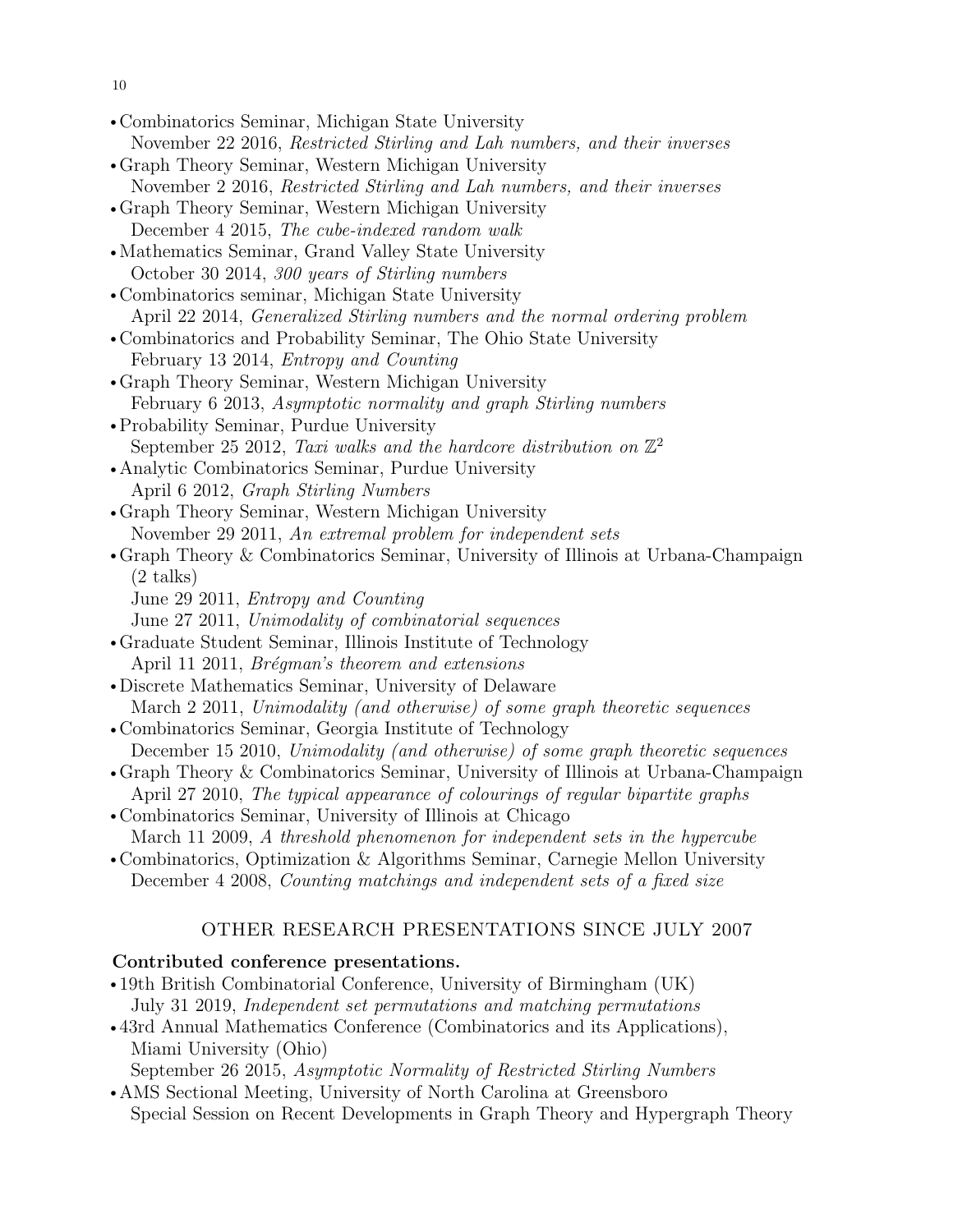November 9 2014, The independent set sequence of trees

- 56th Midwest Graph Theory Conference, Purdue University Fort Wayne October 4 2014, The independent set sequence of trees
- 54th Midwest Graph Theory Conference, Miami University (Ohio) April 6 2013, Twin conventions and graph Stirling numbers
- 53rd Midwest Graph Theory Conference, Iowa State University September 22 2012, Taxi walks and the hard-core distribution on  $\mathbb{Z}^2$
- •52nd Midwest Graph Theory Conference, Indiana State University April 11 2012, Counting colorings of regular graphs
- •15th International Conference on Random Structures and Algorithms, Emory University May 27 2011, The typical appearance of a colouring of a regular bipartite graph
- •24th Cumberland Conference on Graph Theory, Combinatorics and Computing, University of Louisville
	- May 12 2011, Independent sets in graphs with given minimum degree
- SIAM Conference on Discrete Mathematics (DM10), Austin Session on Probabilistic Combinatorics June 17 2010, H-Colouring Regular Bipartite Graphs
- 22nd Cumberland Conference on Graph Theory, Combinatorics and Computing, Western Kentucky University May 22 2009, Counting independent sets in regular graphs
- 47th Midwest Graph Theory Conference, Illinois Institute of Technology November 8 2008, Is the independent set sequence of the hypercube unimodal?

#### Research presentations at Notre Dame.

- rGraduate student seminar March 31, 2022, Stirling numbers and the normal order problem • Graduate student seminar October 14, 2019, Matchings in graphs rGraduate student seminar October 1, 2018, Total non-negativity of generalized Stirling matrices • Math for Everyone February 22 2018, Envy-free division • Felix Klein seminar September 14 2017, Plates, olives and Morse theory • Discrete Mathematics seminar September 7 2017, Equilateral and almost equilateral sets rGraduate Student Seminar March 6 2017, Independent sets in regular graphs • Mathematical Research Seminar February 19 2016, Equilateral and almost-equilateral sets in  $\mathbb{R}^n$ • Mathematical Research Seminar April 4 2014, Stirling numbers of the first and second kinds • Discrete Mathematics seminar September 16 2013, A fair selection process that rarely works • Discrete Mathematics seminar April 18 2013, Stirling numbers and generalizations
- Mathematical Research Seminar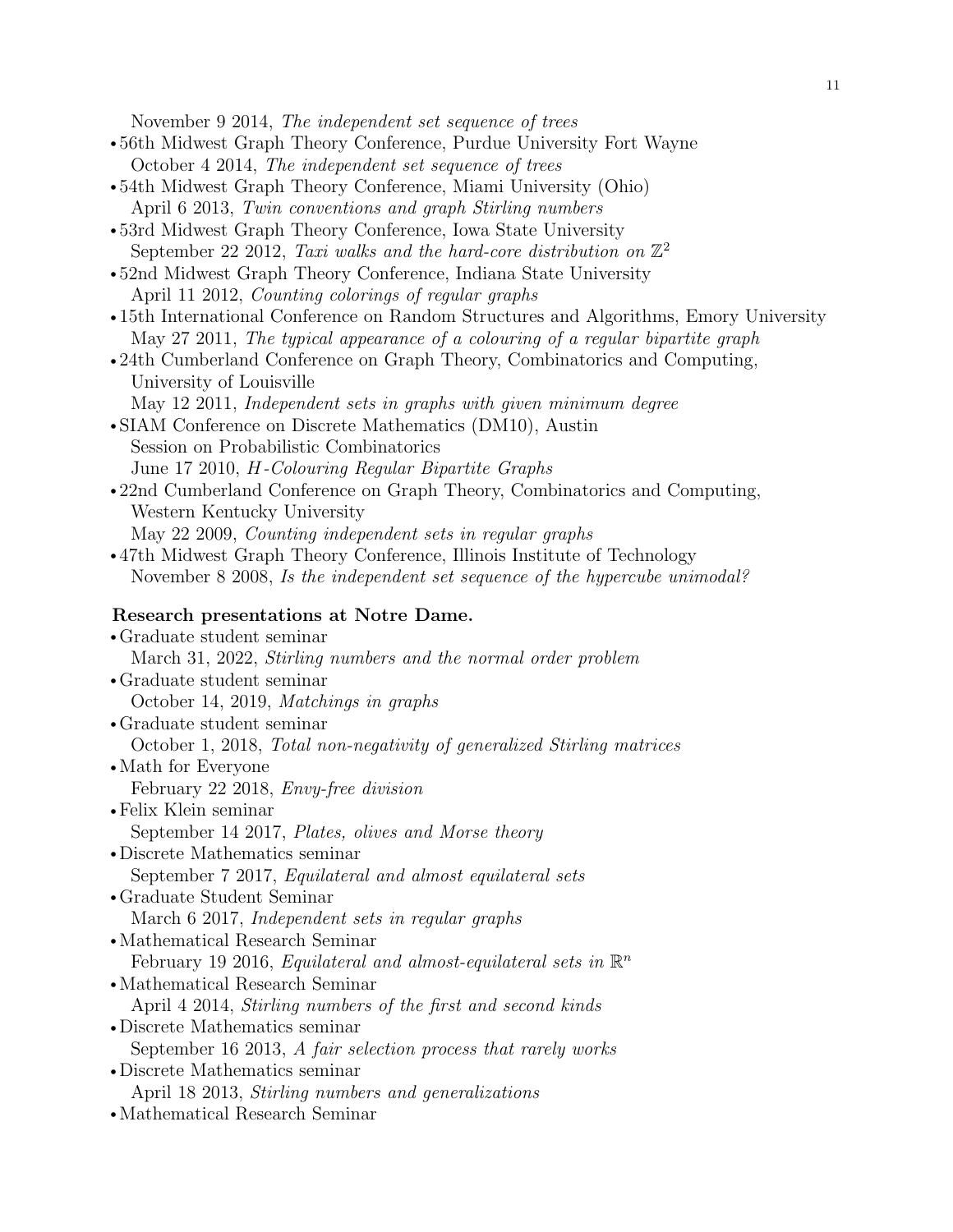12

October 5 2012, How do I love thee? Let me count the ways

- Discrete Mathematics seminar September 4 2012, Taxi walks and the hard-core distribution on  $\mathbb{Z}^2$
- Combinatorics and Logic seminar (3 talks) February 3 2011, Szemerédi's regularity lemma I February 10 2011, Szemerédi's regularity lemma II February 17 2011, Szemerédi's regularity lemma III
- Mathematical Research Seminar October 8 2010, Unimodality, log-concavity and the real roots property
- $\bullet$  Felix Klein Seminar (2 talks) February 18 2010, A topological approach to evasiveness I February 25 2010, A topological approach to evasiveness II
- Combinatorics and Logic seminar (3 talks) September 4 2009, Ultrafilters, with applications I September 8 2009, Ultrafilters, with applications II September 15 2009, Ultrafilters, with applications III
- Mathematical Physics/Physical Mathematics Seminar October 16 2008, Combinatorics and Probability in Statistical Mechanics
- Mathematical Research Seminar September 26 2008, Graph colouring
- rGraduate Student Seminar September 1 2008, The "Happy End" Problem  $-A$  Mathematical Love Story
- Applied Mathematics Colloquium April 28 2008, Independent sets in graphs

## SERVICE AND OUTREACH PRESENTATIONS SINCE JULY 2007

All talks given at Notre Dame unless specified

r"First Lecture" for Welcome Weekend August 21 2021, Question everything: Paradoxes, Surprises, and Counterintuitive Truths • Talk for admitted graduate students March 13 2021, Almost equilateral sets rCoronacancelled (postponed to TBA) George Kitchen Memorial Lecture, Kalamazoo College April 2020, Sharing secrets secretly • Talk for admitted graduate students March 21 2020, *Combinatorics* & counting • Junior parents weekend presentation February 15 2020, *Sharing secrets secretly* • TalkScience (Scientia seminar series) February 28 2019, Easy as 1, 2,  $\beta$  – The Art of Counting • Junior parents weekend presentation February 16 2019, Coloring maps • Science Exploration Series November 10 2018, Envy-free division • Junior parents weekend presentation February 17 2018, Coloring maps • Junior parents weekend presentation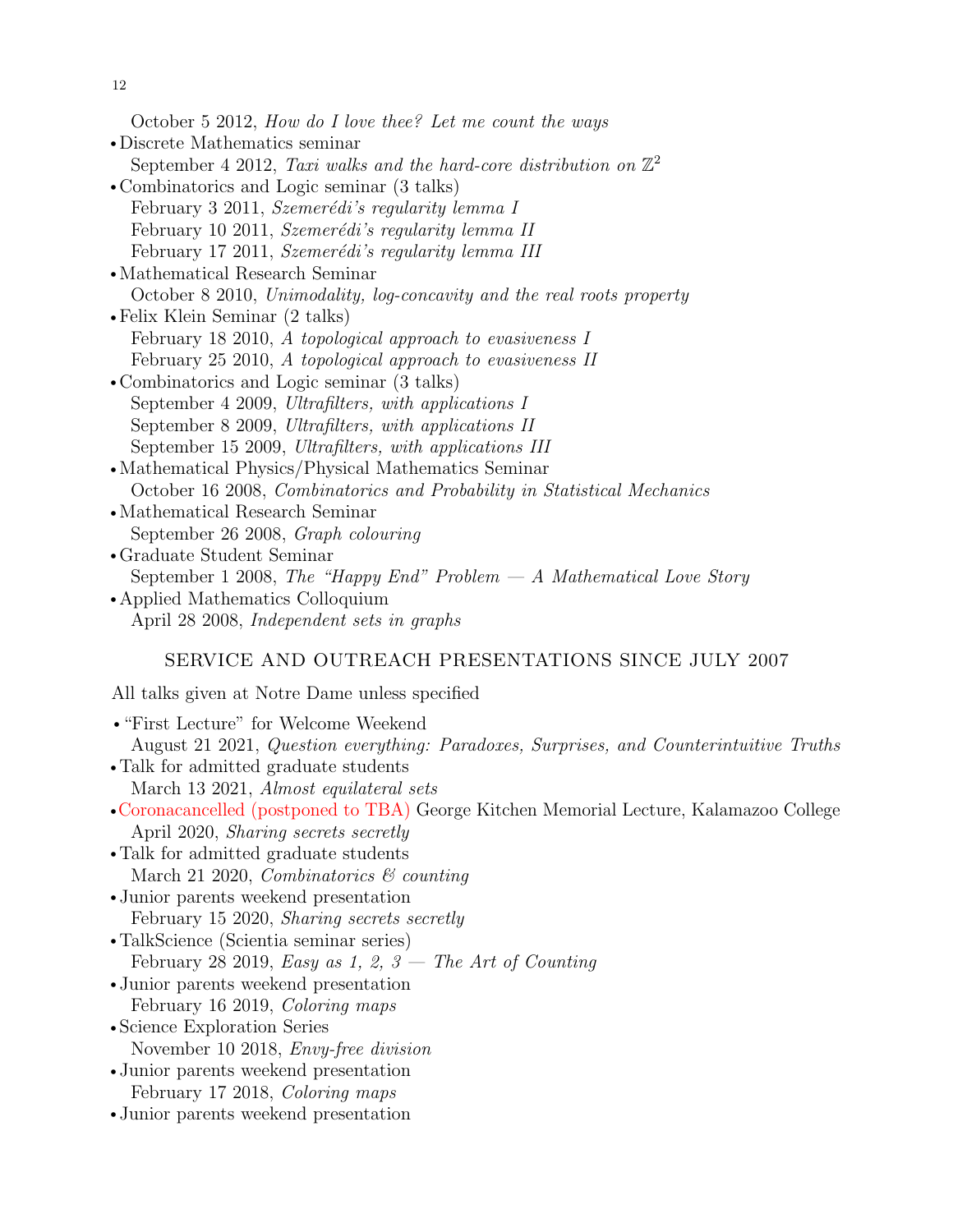February 18 2017, The patterns of mathematics

- Shilts/Leonard award ceremony December 5 2016, Reflections on teaching
- College of Science alumni tailgate (2 talks) November 19 2016, The patterns of mathematics
- CAST 2016 (Science Teachers Association of Texas 2016 Conference for the Advancement of Science Teaching), San Antonio November 10 2016, Understanding mathematical patterns in our world
- A Moment of Science, San Antonio November 10 2016, Understanding mathematical patterns in our world
- New graduate students orientation August 19 2016, What is combinatorics?
- Mathematics Teaching Seminar February 9 2016, Supervising Undergraduate Research
- Notre Dame–Navy Research Forum October 28 2011, poster presentation
- Talk for admitted graduate students April 4 2009, Ramsey Theory

## SELECTED PRESENTATIONS BEFORE JULY 2007

#### Invited conference presentations.

- 1st Canadian Discrete and Algorithmic Mathematics Conference, Banff Minisymposium on Problems at the interface of discrete mathematics and statistical physics May 29 2007, Counting matchings and independent sets of a fixed size
- ACM–SIAM Symposium on Discrete Algorithms, New Orleans January 7 2007, Sampling 3-colourings of the discrete torus
- DIMACS–DIMATIA–Renyi Partnership Meeting, Rutgers, The State University of New Jersey Algebraic and Geometric Methods in Combinatorics November 8 2005, Bounding the partition function of spin-systems
- •INFORMS Applied Probability Conference, Ottawa Special Session on Spatial Dependence in Stochastic Networks July 8 2005, Long-range influence in the hard-core model
- Canadian Mathematical Society Summer Meeting, University of Waterloo Special Session on Random Graphs and their applications June 4 2005, Bounding the partition function of spin-systems
- MSRI Program on Probability, Algorithms and Statistical Physics Workshop on Mixing of Markov Chains in Physics and Algorithms February 3 2005, Slow mixing of local dynamics for 3-colourings on regular bipartite graphs
- ACM–SIAM Symposium on Discrete Algorithms, New Orleans January 12 2004, Slow mixing of Glauber dynamics for the hard-core model on the hypercube
- Mathematisches Forschungsinstitut Oberwolfach Workshop in Combinatorics January 9 2004, Entropy and graph homomorphisms
- Banff International Research Station Focused Research Groups Problems in Discrete Probability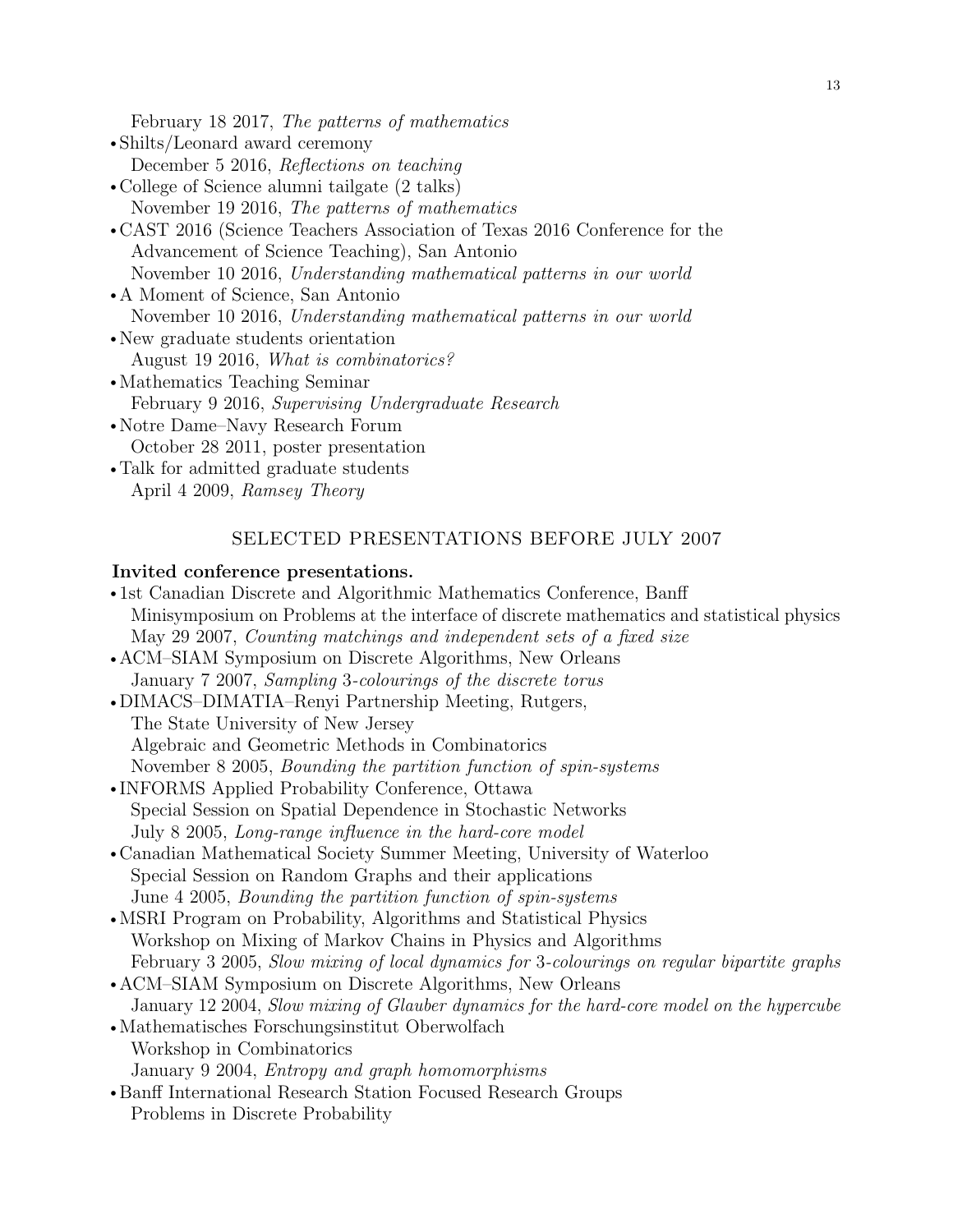July 14 2003, Asymptotically enumerating graph homomorphisms

- AMS Sectional Meeting, Indiana University Special Session on Probability April 5 2003, Entropy and graph homomorphisms • DIMACS–DIMATIA–Renyi Partnership Meeting (HOMONOLO 02), Prague
- Workshop on Graph Homomorphisms December 17 2002, Counting weighted graph homomorphisms
- Isaac Newton Institute programme on Computation, Combinatorics and Probability, Cambridge (UK) Workshop on Combinatorial and Computational aspects of Statistical Physics
	- August 28 2002, Homomorphisms from the Hamming cube to  $\mathbb Z$

## Colloquia.

- Department of Mathematics, Lehigh University November 15 2006, Spin models: Gibbs measures and mixing times
- Department of Mathematics, George Washington University November 14 2003, The hard-core model: where statistical physics, communications networks and computer science meet

## Seminars.

- Discrete Mathematics Seminar, Princeton University November 29 2006, Global connectivity from local conditions
- Combinatorics Seminar, University of Delaware October 6 2006, Counting colourings
- Combinatorics Seminar, Georgia Institute of Technology March 10 2006, Bounding the partition function of spin-systems
- Combinatorics Seminar, Graduate Center, City University of New York March 9 2005, Entropy and graph homomorphisms
- Combinatorics Seminar, University of Pennsylvania February 22 2005, Entropy and graph homomorphisms
- Probability Seminar, University of California, Berkeley January 26 2005, Homomorphisms from the Hamming cube to  $\mathbb Z$
- Probability Seminar, Stanford University January 24 2005, Entropy and graph homomorphisms
- Probability and Algorithms Seminar, University of Pennsylvania December 9 2004, Slow mixing of local dynamics for uniform colourings and independent sets
- Discrete Mathematics Seminar, Princeton University December 1 2004, Homomorphisms from the Hamming cube to  $\mathbb Z$
- rCombinatorics, Optimization & Algorithms Seminar, Carnegie Mellon University February 12 2004, The entropy method in combinatorics
- Probability Seminar, University of Washington February 2 2004, The entropy method in combinatorics
- Nonlinear Systems Seminar, Stevens Institute of Technology December 16 2003, The hard-core model: where statistical physics, communications networks and computer science meet
- Combinatorics Seminar, Georgia Institute of Technology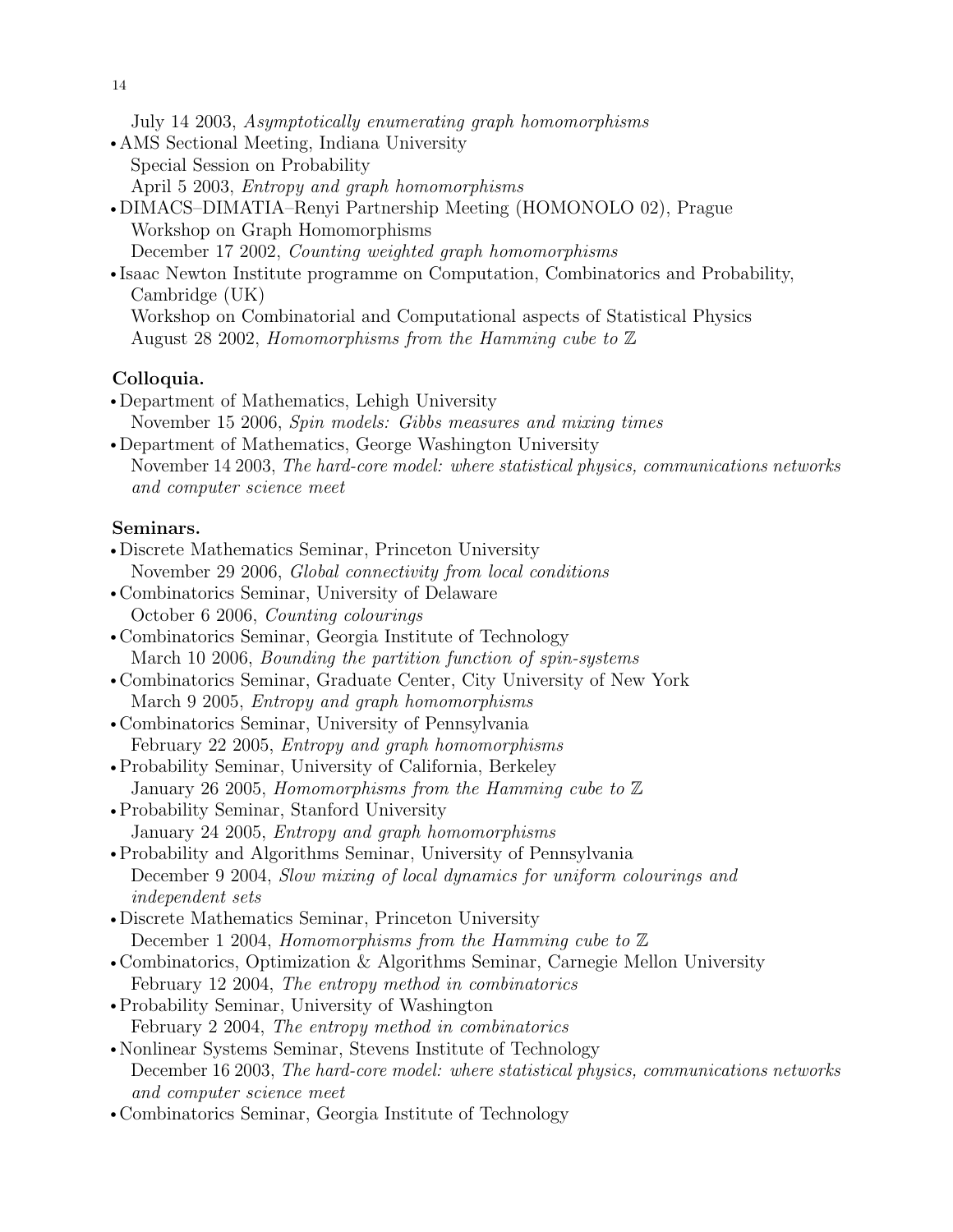September 16 2003, Slow mixing of Glauber dynamics for the hard-core model on the hypercube

- Probability Seminar, University of Washington April 21 2003, Gibbs measures for independent set models
- Combinatorics Seminar, University of Washington January 29 2003, Counting functions on the discrete cube
- Combinatorics Seminar, Massachusetts Institute of Technology February 8 2002, *Phase transition in the hard-core model on*  $\mathbb{Z}^d$
- Combinatorics Seminar, Georgia Institute of Technology January 18 2002, *Phase transition in the hard-core model on*  $\mathbb{Z}^d$
- rDiscrete Mathematics Seminar, Institute for Advanced Study, Princeton October 24 2001, Phase transition in the hard-core model on  $\mathbb{Z}^d$

## CONFERENCE ORGANIZATION

- AMS 2022 Fall Western Section Meeting Special Session on Topics in graphs, hypergraphs and set systems (with J. Engbers and C. Smyth), University of Utah, October 22–23 2022 • AMS 2020 Fall Western Section Meeting
- Special Session on Topics in graphs, hypergraphs and set systems (with J. Engbers and C. Smyth), Online, October 24–25 2020
- •6th Lake Michigan Workshop on Combinatorics and Graph Theory (with P. Bennett and A. Dudek), Western Michigan University, April 6–7 2019
- AMS 2018 Fall Central Section Meeting Special Session on Probabilistic Methods in Combinatorics (with P. Bennett and A. Dudek), University of Michigan, October 20–21 2018
- •5th Lake Michigan Workshop on Combinatorics and Graph Theory (with P. Bennett and A. Dudek), University of Notre Dame, April 21–22 2018
- •4th Lake Michigan Workshop on Combinatorics and Graph Theory (with P. Bennett and A. Dudek), Western Michigan University, April 15–16 2017
- AMS 2017 Spring Central Section Meeting Special Session on Extremal, probabilistic and structural graph theory (with J. Engbers), Indiana University, April 1–2 2017
- AMS 2016 Fall Southeastern Section Meeting Special Session on Graph Theory, Hypergraphs and Set Systems (with C. Smyth), North Carolina State University, November 12–13 2016
- Algebra, Geometry and Combinatorics Day (ALGECOM 13) (with A. Diaz, S. Evens and M. Gekhtman), University of Notre Dame, April 30 2016
- Triangle Lectures in Combinatorics (with C. Smyth), University of North Carolina at Greensboro, February 27 2016
- AMS 2015 Fall Central Section Meeting Special Session on Graph Theory, Hypergraphs and Set Systems (with J. Engbers), Loyola University, October 2–4 2015
- 2nd Lake Michigan Workshop on Combinatorics and Graph Theory (with A. Dudek), University of Notre Dame, March 7–8 2015
- AMS 2014 Fall Southeastern Section Meeting Special Session on Recent Developments in Graph Theory and Hypergraph Theory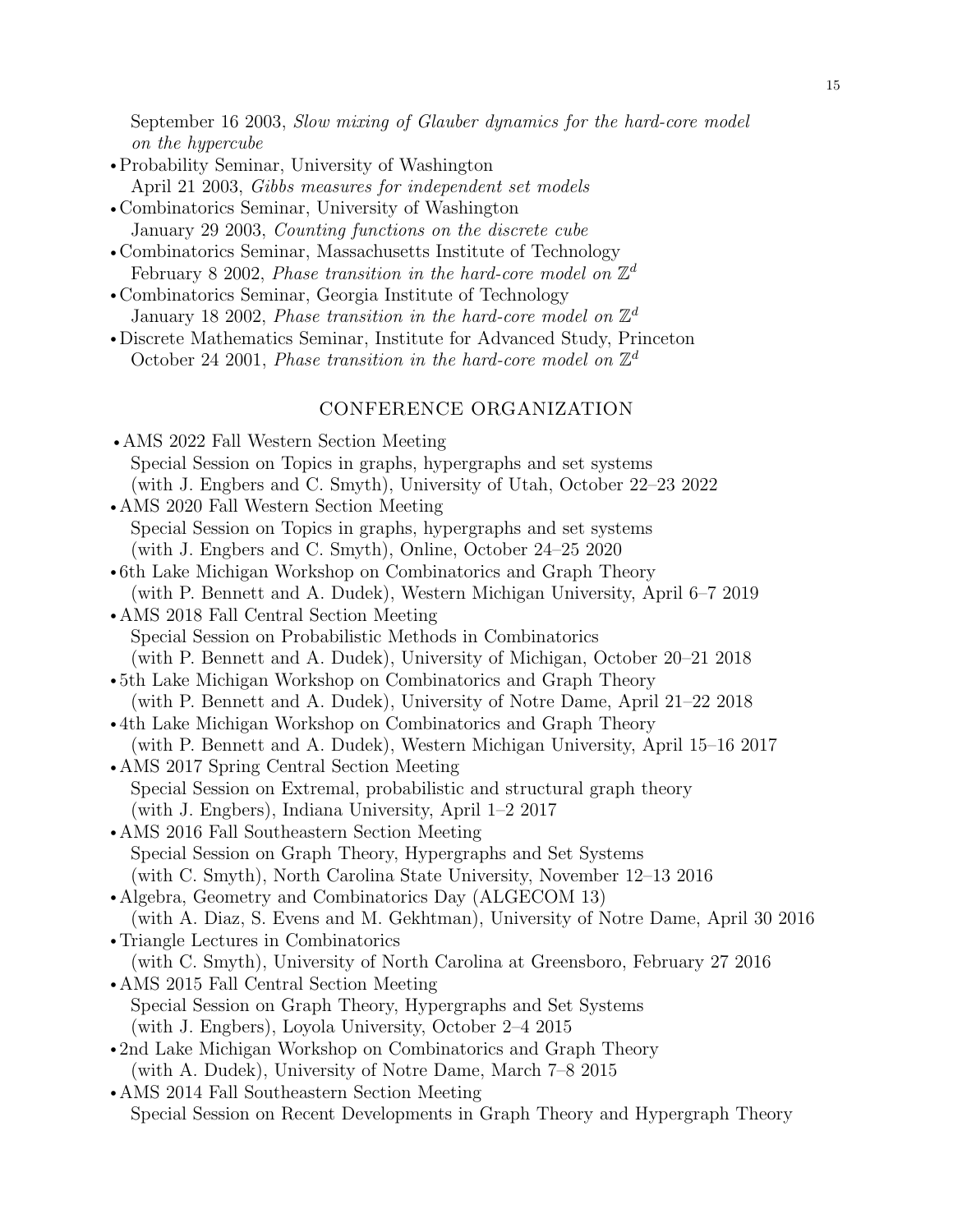16

(with C. Smyth), University of North Carolina at Greensboro, November 8–9 2014

- AMS 2010 Fall Central Section Meeting Special Session on Graphs and hypergraphs (with H. Kaul), University of Notre Dame, November 5–7 2010
- 1st Canadian Discrete and Algorithmic Mathematics Conference Minisymposium on Problems at the interface of discrete mathematics and statistical physics Banff, May 29 2007

## STUDENTS SUPERVISED

## Graduate students.

- $\bullet$ Phillip Marmorino, May 2021 present
- Yufei Zhang, April  $2021$  present
- Adrian Pacurar, May  $2015 -$ May  $2018$ Left Notre Dame due to non-academic reasons
- $\bullet$  Justin Hilyard, April 2010 December 2014 Ph.D. dissertation: Various results on enumerations of graph homomorphisms Went to Epic Systems, Wisconsin
- John Engbers, April  $2009 May 2013$ Ph.D. dissertation: Some problems involving H-colorings of graphs Went to tenure-track position in Department of Mathematics, Statistics and Computer Science, Marquette University

## Undergraduate senior theses.

- Megan Laurence, August  $2021$  present Crossing numbers of graphs
- Kyle Weingartner, May  $2020 -$  May  $2021$ Property testing
- Camille Taltas, May  $2018 -$  May  $2019$ Markov Chains and mixing times on colorings
- Yuyuan (Ethan) Chen, February  $2015$  May  $2016$ Self-avoiding walks (resulted in paper: item [39] in section Research Papers)
- Monica Gorman, January 2015 May 2016 Modeling the Spread of Infection on Stochastic Networks
- Luke Sernau, January 2013 May 2014 Count graph homomorphisms (resulted in paper: L. Sernau, Graph operations and upper bounds on graph homomorphism counts, J. Graph Th. 87 (2018), 149–163)
- Sean Meehan, February  $2012 April 2013$ On the Topic of Ramsey Theory
- Nick Seewald, February  $2012 April 2013$ Entropy and counting
- $\bullet$  Bethany Herwaldt, April 2009 April 2010 Primality testing algorithms (published as: B. Herwaldt, Prime Numbers And Information Security, Scientia 1 (Spring 2010), 19–30)
- Andrew McConvey, April  $2009 -$  April  $2010$ The stable marriage problem
- •Meagan Pitluck, November 2007 April 2009 An Introduction to Voting Systems: Flaws, Failures, and Potential Solutions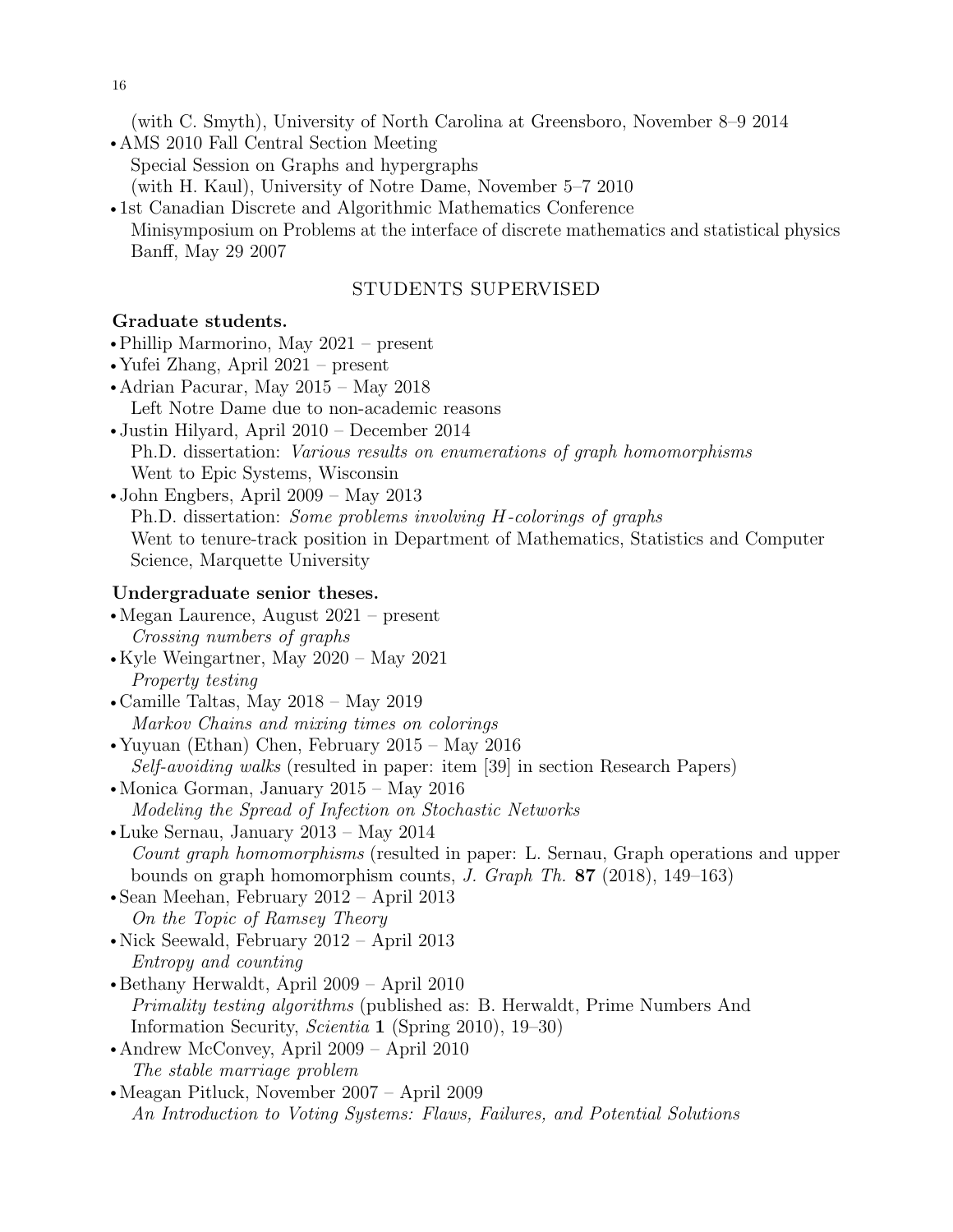#### Other undergraduate supervision.

- Courtney Sharpe, November  $2021$  present Directed research on graph theory
- •Greyson Wesley and Bailee Zacovic, November 2020 July 2021 Directed research, *Enumerating graph classes* (resulted in paper: item [44] in section Research Papers)
- Henry Glunz, October  $2020 -$  January 2021 Directed reading, The sensitivity conjecture
- Kateri Budo, January 2020 May 2020 Directed reading, Game theory in economics
- $\bullet$  Henry Glunz, October 2019 May 2020 Directed reading, Khinchin's Three Pearls of Number Theory • Alexander Ju, fall 2019
	- Directed reading, Convex optimization
- Michael Vanover (Purdue University), May 2019 September 2019 Summer research, Independent set sequence of trees
- Katie Hyry and Kyle Weingartner, June December 2018 Research Experience for Undergraduates and independent research, Independent set and matching permutations (resulted in paper: item [42] in section Research Papers)
- •Jonathan Baker, Gregory Conti and Kevin Latimer, January May 2018 Directed reading, Combinatorial optimization
- Ariel Navotas, January May 2017 Directed reading, Combinatorial optimization
- Mary Humphrey, August  $2016$  May  $2017$ Directed reading, Stanley-Wilf conjecture
- James Miller, October December 2015 Independent research, Secret santa schemes
- Pedro Soto (Florida International University), June August 2015 Summer research, Ramsey Theory
- $\bullet$ Hannah Porter, June December 2014 Summer research, Generalizing Stirling cycle numbers
- Do Trong Thanh, June  $2013 -$  January  $2014$ Directed reading, Sampling colorings
- Do Trong Thanh, June December 2011 Glynn Family Honors Program Summer Research, Graph Stirling numbers (resulted in paper: item [24] in section Research Papers)

## TEACHING

## University of Notre Dame.

( ∗ ) indicates course chair

- Math 20860 (Honors Calculus IV) spring 2022, spring 2021
- Math 20850 (Honors Calculus III) fall 2021, fall 2020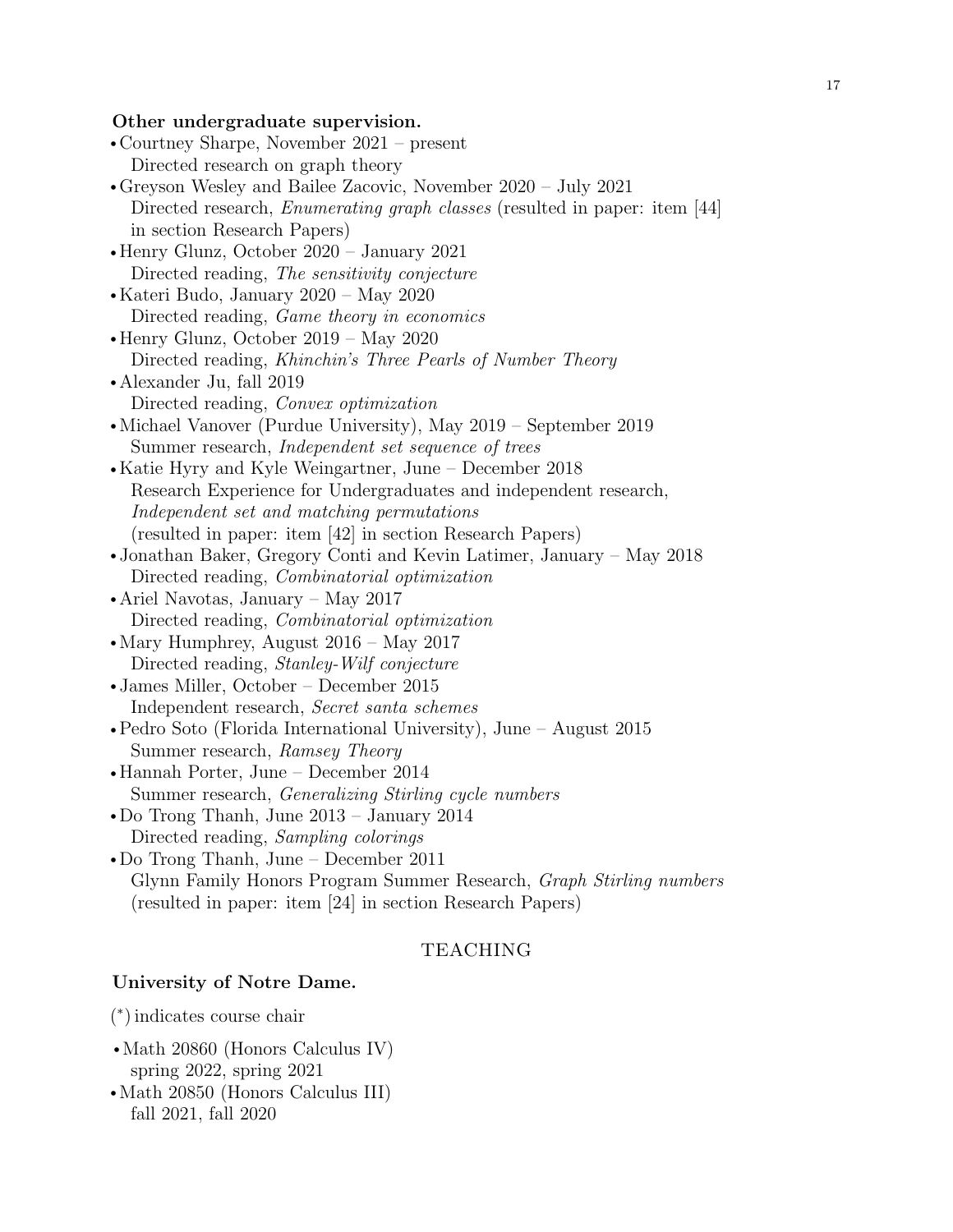$\bullet$  Math 30210 (Introduction to Operations Research) [fall 2021], fall 2014, fall 2007  $\bullet$  Math 60610 (Discrete Mathematics, graduate class) spring 2021, spring 2017, spring 2015, spring 2009  $\bullet$  Math 43900 (Problem Solving in Math) fall 2020, fall 2019, fall 2015, fall 2014, fall 2013 • Math 48900 (Senior Thesis) spring 2020 • Math 10860 (Honors Calculus II) spring 2020, spring 2019, spring 2018 • Math 10850 (Honors Calculus I) fall 2019, fall 2018, fall 2017 • Math 30530 (Introduction to Probability) spring 2019, fall 2013, fall 2012, fall 2011(<sup>∗</sup> ), fall 2009 • Math 10120 (Finite Mathematics) spring 2018(\*), spring 2017(\*), spring 2016(\*), spring 2014(\*), spring 2013 • Math 60850 (Probability, graduate class) spring 2016 • Math 40210 (Basic Combinatorics) fall 2015, spring 2015, spring 2014, fall 2012, spring 2012 • Math 10550 (Calculus I) fall 2011 • Math 30440 (Introduction to Probability and Statistics) spring 2010(<sup>\*</sup>), spring 2009(<sup>\*</sup>), spring 2008 • Math 20340 (Probability and Statistics for Life Sciences) fall 2009, fall 2008 • Math 10560 (Calculus II) spring 2008 University of Pennsylvania. • Math 581 (Probabilistic Methods in Combinatorics, graduate class) spring 2007  $\bullet$  Math 114 (Calculus II) spring 2007, fall 2006, fall 2005 • Math  $313/CSE$  313 (Computational Linear Algebra) spring 2006 • Math  $430$  (Introduction to Probability) fall 2005 University of Washington.  $\bullet$  Math 324 (Calculus III) fall 2003

## Rutgers, The State University of New Jersey.

- Math 356 (Number Theory) summer 2001
- Math 134 (Calculus I), Head Teaching Assistant fall 2000 – spring 2001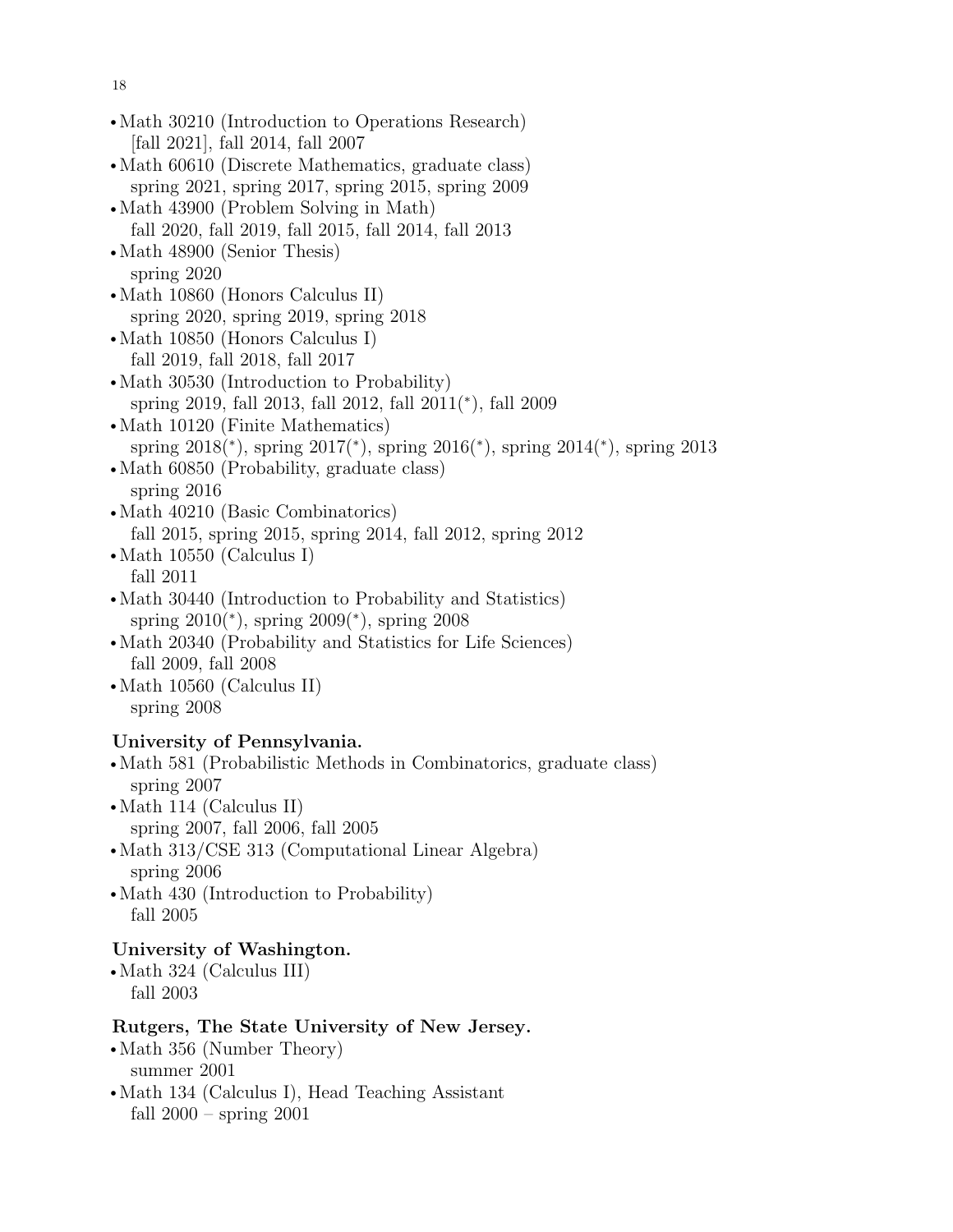• Math 152 (Calculus II) summer 2000

- Recitation instructor (various courses) fall 1997 – spring 2000
- Math 250 (Linear Algebra) summer 1998
- Grader (300- and 400-level courses) fall 1996 – spring 1997

## DEPARTMENTAL SERVICE

## Committee work.

• Reading graduate applicant files spring 2022, spring 2021, spring 2020 and spring 2019 • Probability search committee fall 2021, fall 2020, fall 2016 and fall 2015 • Ad hoc committee on courtyard renovation May  $2021$  – present • Ad hoc committee on library space May  $2020$  – present • Graduate committee May  $2019$  – present • Hiring committee May 2021 – present, May 2016 – April 2020, and May 2014 – April 2015 • Faculty-library liaison August 2015 – present rFaculty classroom observation fall 2021 (Andrei Jorza) fall 2020 (Marco Radeschi) fall 2019 (Chris Schommer-Pries) spring 2018 (Steve Heilman) • Open search committee September 2020 – December 2020 • Post-doctoral search committee spring 2020 and fall 2011 • Mentor for post-doctoral researcher Abdul Basit (with S. Starchenko) August 2017 – June 2020 • Undergraduate committee May 2016 – April 2019, May 2012 – April 2015 and May 2009 – April 2010 • Aumann Prize coordinator spring 2020, spring 2019 and spring 2018 • Special Opportunities search committee fall 2018 • Taliaferro Prize committee fall 2017 • Faculty teaching mentor for Claudiu Raicu August 2014 – May 2017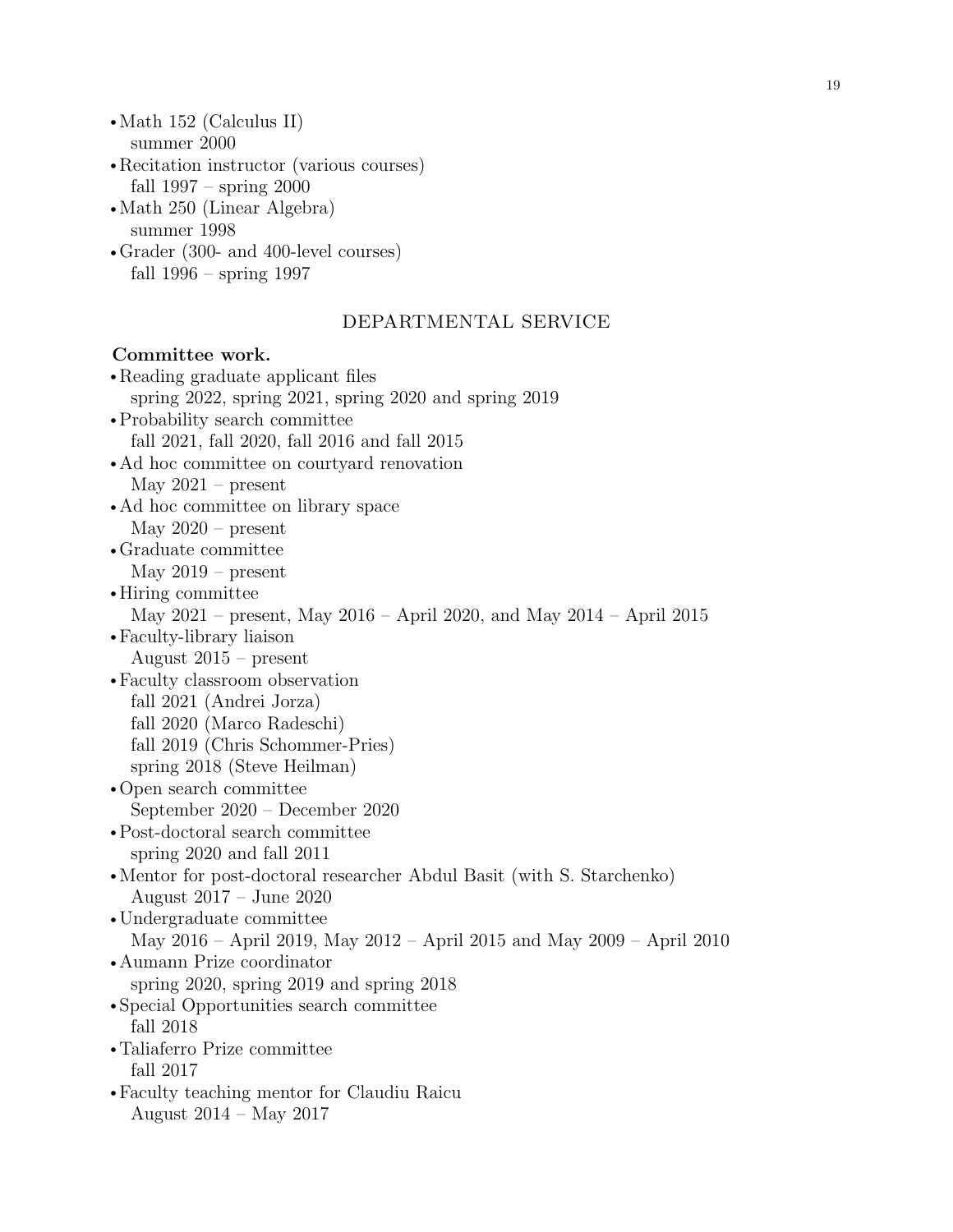- Committee on Appointments and Promotions May 2015 – April 2017
- Departmental faculty senate representative May 2014 – April 2017

## Work with and for students.

• First year graduate student advisor for Luis Benitez Norat, fall 2021 Yufei Zhang, fall 2020 – spring 2021 Adele Zhou, fall 2016 – spring 2017 José Pastrana, fall  $2015$  – spring  $2016$ Juan Lebrón-Vázquez, fall  $2014$  – spring  $2015$ Phillip Jedlovec, fall 2013 – spring 2014 Hank Ditton, fall 2011 – spring 2012 Justin Hilyard, fall 2009 – spring 2010 • Ph.D. defense examiner for

- Li Ling Ko, June 2021 Danny Orton, June 26 2019 Nyima Kao, May 3 2017 Stephen Flood, May 11 2012
- rGraduate student classroom observation for Luan Doan, spring 2021 Justin Miller, spring 2019 Cunlu Zhu, spring 2017 Timothy Ferdinands, fall 2013
- Ph.D. oral candidacy examiner for Sorawit Eaknipitsari, April 6 2021 Anthony Fonseca Gomez, November 16 2020 Daniel Soskin, February 28 2019 Li Ling Ko, February 16 2018 Justin Miller, January 26 2018 Derric Chien, November 1 2016 Nyima Kao, April 4 2013
- Admitted graduate students open day March 13 2021, March 21 2020, March 24 2012, April 4 2009
- Academic Explorations Session for new first years August 7 2020
- New math graduate student orientation August 6 2020
- Summer reading group on Ramsey Theory, organizer June – July 2020
- Department representative, Junior Parents Weekend February 15 2020
- •Department representative, AMS–MAA Joint Math Meetings Graduate student fair January 17 2020 and January 12 2018
- Putnam Competition coordinator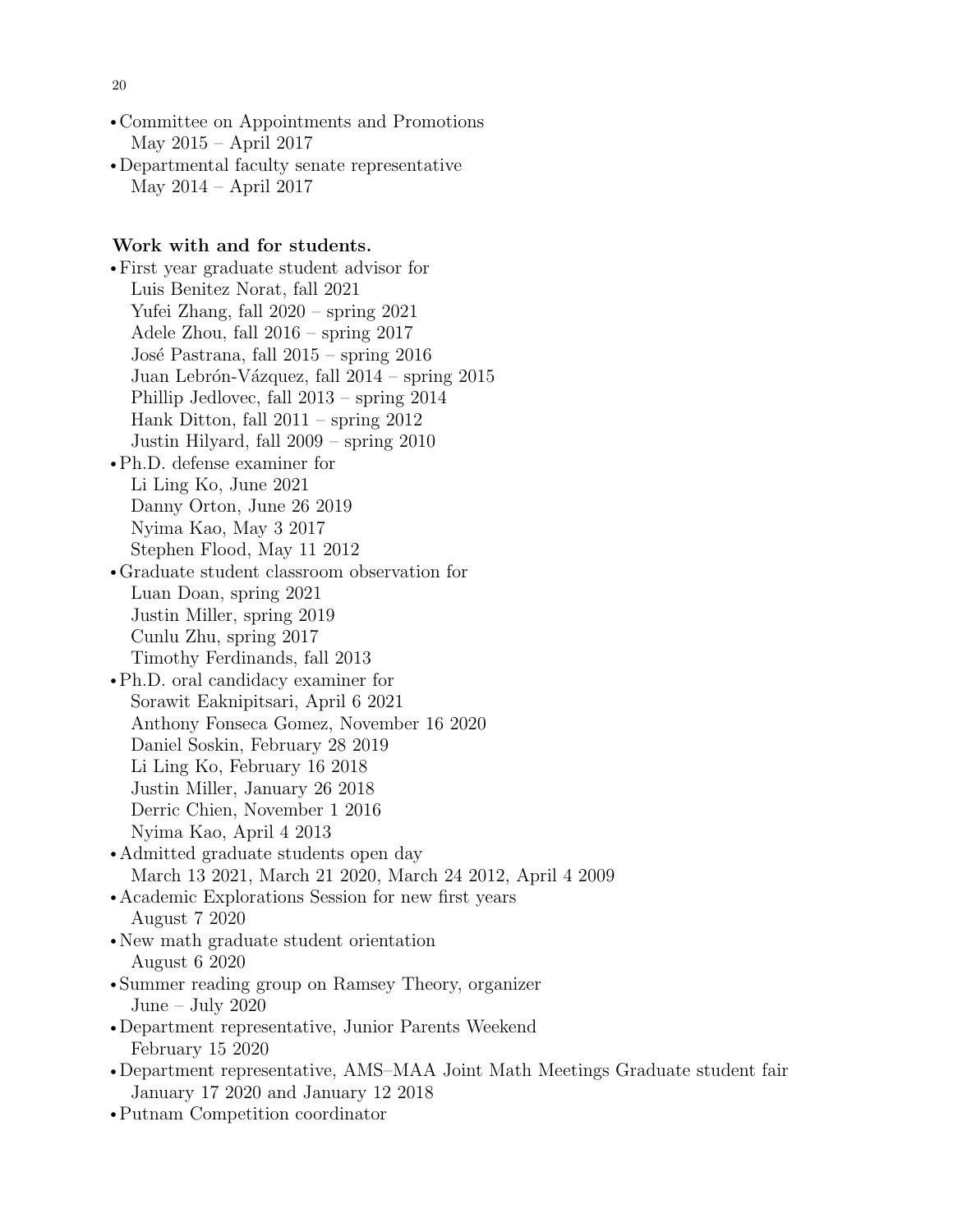fall 2019, fall 2015, fall 2014 and fall 2013

- Panel discussion for visiting REU students July 8 2019, July 11 2017, July 7 2015 and June 22 2012
- Math bunker coordinator May  $2019$  – present
- Undergraduate advising
- April 2017 present, April 2013 May 2016 and April 2009 May 2012
- •Research Experience for Undergraduates organizer & mentor (with Abdul Basit) May – July 2018
- Senior thesis reader for Patrick Leblanc, May 2018 Mike McCaffrey, May 2017 Eun Seuk Choi, May 2016 Katherine Ritchey, May 2013 Logan Zoellner, May 2009
- Video for online Calculus III course March 10 2017
- Majors night department representative spring 2016, spring 2015 and spring 2014
- Panel member, Professional Development Seminar on postdoctoral experience February 21 2012
- rPanel member, Mathematics Teaching Seminar on job search experience May 3 2011 and April 29 2010
- Undergraduate Admissions Admitted Student Open House April 7 2011 and April 16 2009
- Numerous recommendation letters

## Other departmental service.

- MSCA proposal (with R. Hind and A. Pilkington) fall 2021
- Discrete Mathematics seminar organizer fall 2017 – spring 2018 and fall 2012 – spring 2013
- Combinatorics and Logic seminar co-organizer (with P. Cholak) fall 2009 – spring 2012

## COLLEGE AND UNIVERSITY SERVICE

## Committee work.

- Shilts-Leonard award selection committee spring 2022, spring 2018 and spring 2017
- Foik award selection committee spring 2022
- $ND$  Start, Teaching in Science Panel discussion on teaching in the College of Science November 11 2021
- University Committee on Libraries ad hoc Committee on Open Access November 2021 – present
- University Librarian search committee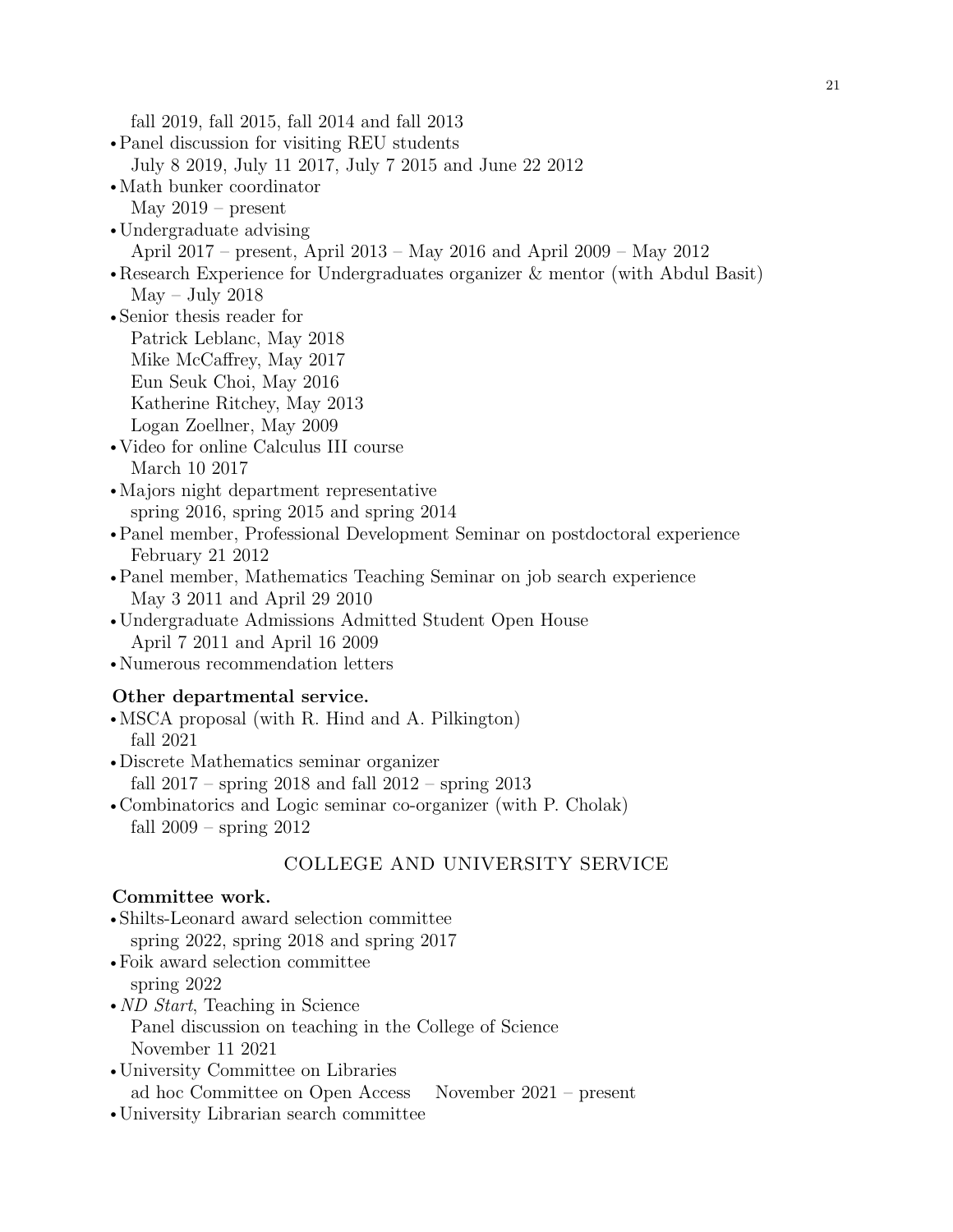spring 2021

- University Committee on Libraries May  $2020 -$  present
- rFaculty Senate Bookstore Advisory Committee representative May 2016 – April 2018
- University Committee on Admissions, Scholarships, and Financial Aid May 2015 – April 2018
- rFaculty Senate election committee April 2017 and April 2015
- College of Science Dean search committee fall  $2014$  – spring  $2015$
- Faculty Senate
	- May 2014 April 2017
- Network physics position search committee fall 2013
- Committee on an ethics requirement for Science majors spring 2011

# Work with and for students.

- Mentor for the Building Bridges Mentoring Program fall 2018 – spring 2020 and fall 2014 – spring 2016
- Campus Life Council fall 2015 – spring 2016 and fall 2014
- rGraduate School recruitment day for Morehouse & Spelman undergraduates March 13 2013
- Ph.D. defense examiner for Hyunju Kim, Department of Physics, May 19 2011 Radha Krishna Ganti, Department of Electrical Engineering, October 8 2009
- Ph.D. defense Outside Chair for Ge Liu, Department of Sociology, April 5 2011 Thomas Apker, Department of Aerospace and Mechanical Engineering, December 11 2009 ShaoPing Shen, Department of Physics, April 2 2009
- Ph.D. oral candidacy Outside Chair for Kan Wang, Department of Aerospace and Mechanical Engineering, August 17 2010 • Ph.D. oral candidacy examiner for
	- Hyunju Kim, Department of Physics, March 17 2009
- Ph.D. written candidacy examiner for Hyunju Kim, Department of Physics, October 8 2008

# SERVICE AT OTHER INSTITUTIONS

# University of Pennsylvania, fall  $2005 -$  spring  $2007$ .

- rProbability and Combinatorics Seminar Coordinator
- Preliminary Exam Committee
- Class of 1880 Prize Exam Committee
- Masters thesis examiner
- Oral qualifying examiner